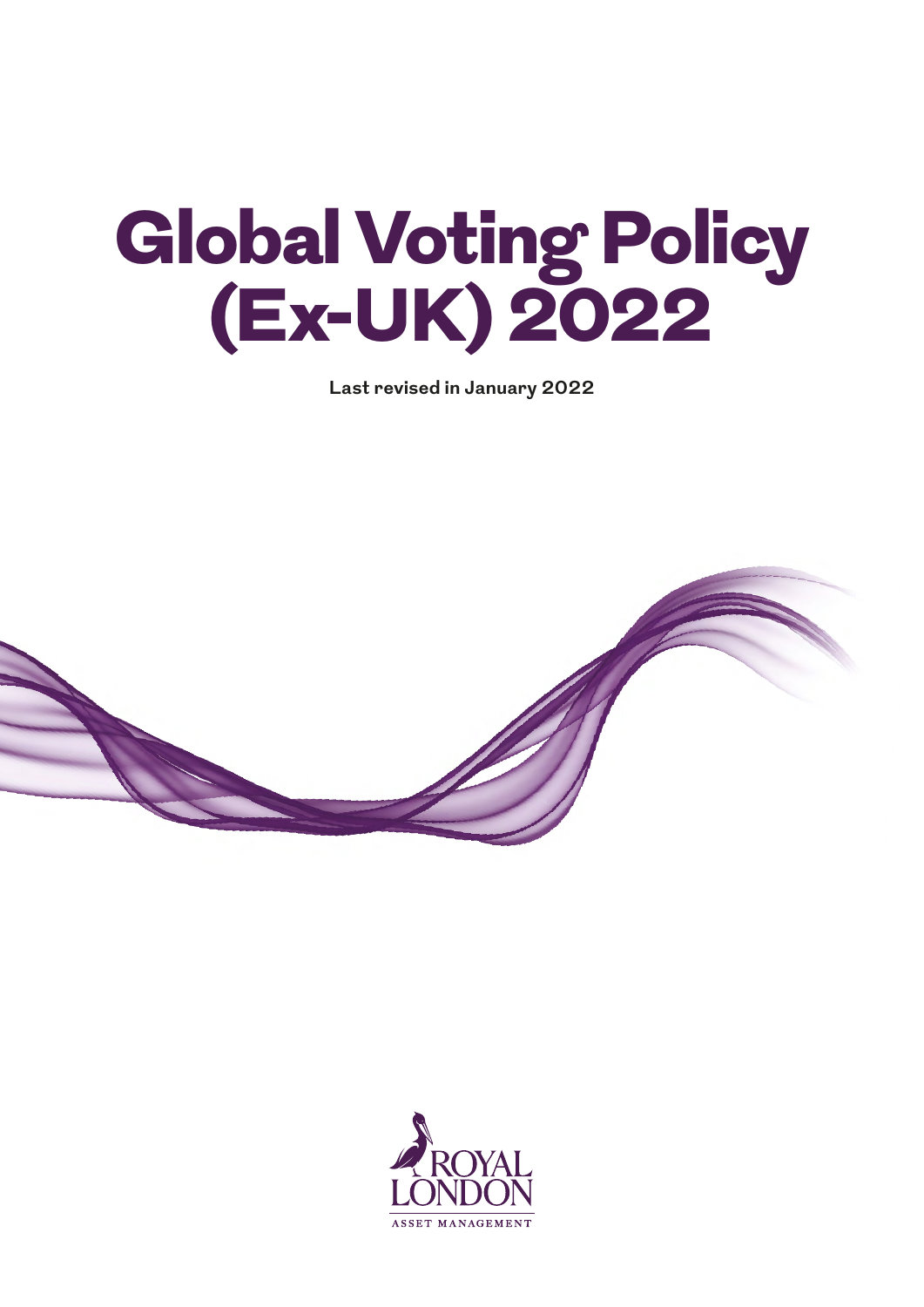# **CONTENTS**

| 1 | <b>Introduction</b>                                                                                                                                                                                                                                                                            | $\overline{4}$ |
|---|------------------------------------------------------------------------------------------------------------------------------------------------------------------------------------------------------------------------------------------------------------------------------------------------|----------------|
| 2 | Governance Monitoring & Engagement_________4                                                                                                                                                                                                                                                   |                |
| 3 |                                                                                                                                                                                                                                                                                                |                |
|   |                                                                                                                                                                                                                                                                                                |                |
|   |                                                                                                                                                                                                                                                                                                |                |
| 4 |                                                                                                                                                                                                                                                                                                |                |
| 5 | General Voting Guidelines ____________________5                                                                                                                                                                                                                                                |                |
|   | 5.1 Board Composition_________________________5                                                                                                                                                                                                                                                |                |
|   |                                                                                                                                                                                                                                                                                                |                |
|   | 5.3 Shareholder Rights ________________________5                                                                                                                                                                                                                                               |                |
|   | 5.4 Virtual Shareholder Meetings ____________5                                                                                                                                                                                                                                                 |                |
|   | 5.5 Remuneration 6                                                                                                                                                                                                                                                                             |                |
|   | 5.6 Audit & Control 6                                                                                                                                                                                                                                                                          |                |
|   |                                                                                                                                                                                                                                                                                                |                |
|   | 5.7.1 Climate Risk 6.7.1 Climate Risk                                                                                                                                                                                                                                                          |                |
|   | 5.7.2 Climate Transition Plans (Say on Climate) 6                                                                                                                                                                                                                                              |                |
|   | 5.8 Principal Adverse Impacts (ESG Risks)_____7                                                                                                                                                                                                                                                |                |
| 6 |                                                                                                                                                                                                                                                                                                |                |
|   |                                                                                                                                                                                                                                                                                                |                |
|   | 6.2 Executive Compensation ____________________8                                                                                                                                                                                                                                               |                |
|   | 6.3 Say-on-Pay Frequency _____________________8                                                                                                                                                                                                                                                |                |
|   |                                                                                                                                                                                                                                                                                                |                |
|   | 6.5 Board Independence_<br>$\sim$ 0.000 $\sim$ 0.000 $\sim$ 0.000 $\sim$ 0.000 $\sim$ 0.000 $\sim$ 0.000 $\sim$ 0.000 $\sim$ 0.000 $\sim$ 0.000 $\sim$ 0.000 $\sim$ 0.000 $\sim$ 0.000 $\sim$ 0.000 $\sim$ 0.000 $\sim$ 0.000 $\sim$ 0.000 $\sim$ 0.000 $\sim$ 0.000 $\sim$ 0.000 $\sim$ 0.000 |                |
|   |                                                                                                                                                                                                                                                                                                |                |
|   |                                                                                                                                                                                                                                                                                                |                |
|   | 6.8 Combined CEO/Chair _______________________________9                                                                                                                                                                                                                                        |                |
|   |                                                                                                                                                                                                                                                                                                |                |
|   |                                                                                                                                                                                                                                                                                                |                |
|   | 6.11 Advanced Notice Requirements___________10                                                                                                                                                                                                                                                 |                |
|   |                                                                                                                                                                                                                                                                                                |                |
|   |                                                                                                                                                                                                                                                                                                |                |
|   | 6.14 Shareholder Resolutions ________________________11                                                                                                                                                                                                                                        |                |
|   |                                                                                                                                                                                                                                                                                                |                |
|   |                                                                                                                                                                                                                                                                                                |                |
|   |                                                                                                                                                                                                                                                                                                |                |

| 7 |                                                              |  |
|---|--------------------------------------------------------------|--|
|   |                                                              |  |
|   |                                                              |  |
|   | Two-Tier Board (Kansayaku)____________________12             |  |
|   |                                                              |  |
|   |                                                              |  |
|   |                                                              |  |
|   |                                                              |  |
|   | 7.5 Equity Compensation Plans _______________________12      |  |
|   | 7.6. Directors and Statutory Auditors' Fees ____ 12          |  |
|   |                                                              |  |
| 8 |                                                              |  |
|   |                                                              |  |
|   | 8.2 Board and Committee Independence_______13                |  |
|   |                                                              |  |
|   |                                                              |  |
|   |                                                              |  |
|   |                                                              |  |
|   | 8.7 Annual Director Elections ________________________14     |  |
|   | 8.8 Remuneration policy and implementation ___ 14            |  |
|   | 8.9 Authority to Issue Shares and Disapplication             |  |
|   |                                                              |  |
|   |                                                              |  |
|   |                                                              |  |
|   | 8.12 Related Party Transactions_______________15             |  |
|   |                                                              |  |
|   | 8.14 Censors 15                                              |  |
|   | 8.15 Discharge of Management and<br>Supervisory Boards<br>15 |  |
| 9 |                                                              |  |
|   | 9.1 Supermajority Voting ______________________16            |  |
|   | 9.2 Board Spill Resolutions 16                               |  |
|   |                                                              |  |
|   | 9.4 Non-binding Shareholder Proposals _______ 16             |  |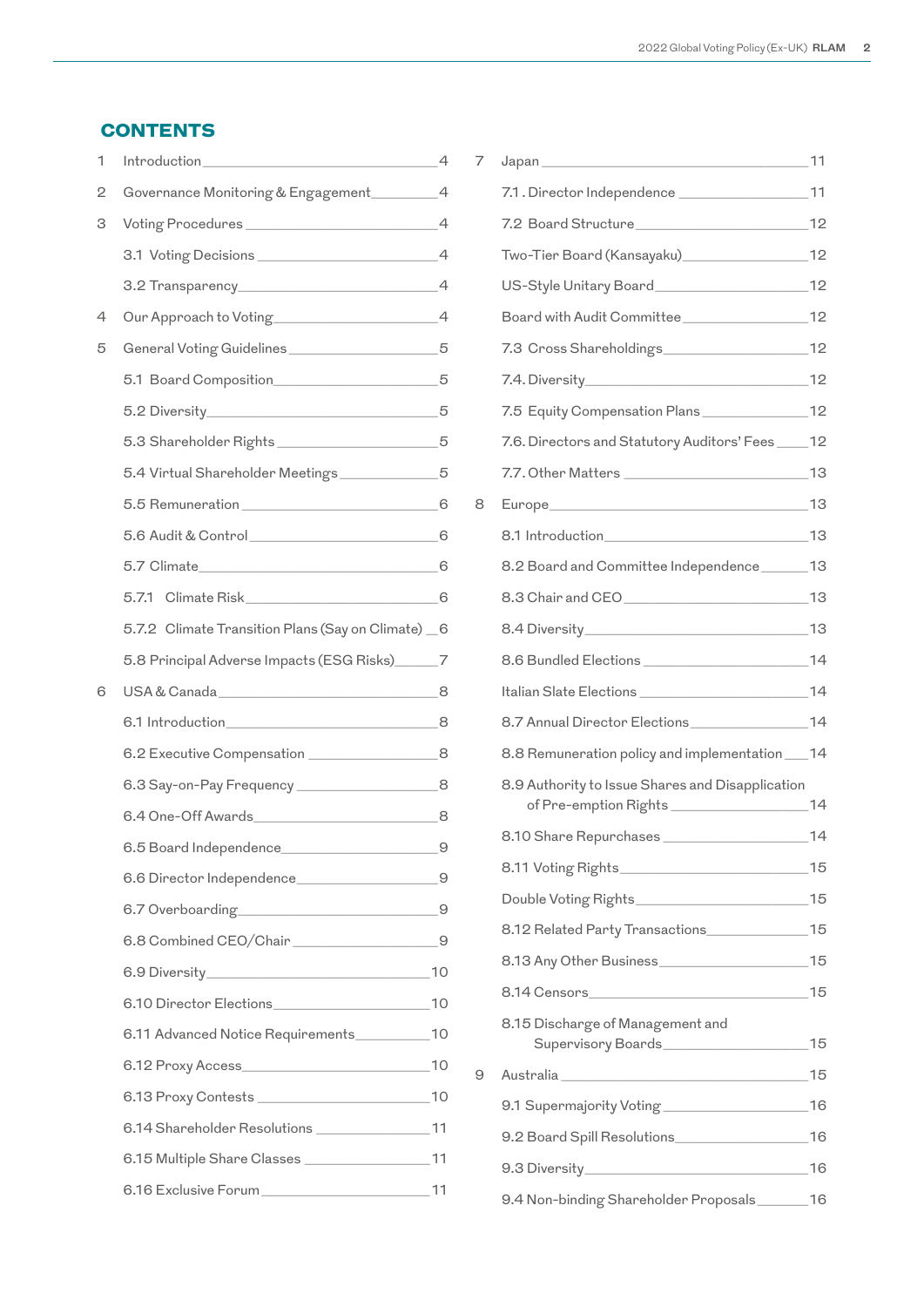|    | 10.1 Board Structure _________________________________17    |      |
|----|-------------------------------------------------------------|------|
|    | 10.2 Cumulative Voting _______________________________17    |      |
|    |                                                             |      |
| 11 | Malaysia / Singapore / Thailand / India ________17          |      |
|    | 11.1 Board Structure 17                                     |      |
|    |                                                             |      |
|    | 11.3 Dual-Class Shares _______________________________18    |      |
|    |                                                             |      |
|    |                                                             |      |
|    | 12.1 Board Structure _________________________________18    |      |
|    |                                                             |      |
|    |                                                             |      |
|    |                                                             |      |
|    |                                                             |      |
|    | 14 Latin America (excluding Brazil)________________19       |      |
|    |                                                             |      |
|    |                                                             |      |
|    |                                                             |      |
|    |                                                             |      |
|    |                                                             |      |
|    |                                                             |      |
|    | 15.2 Voting Procedure<br>$\sim$ 20                          |      |
|    | 16 South Korea <b>San American Students and South Korea</b> | - 20 |
|    |                                                             | 21   |
|    |                                                             | 21   |
|    |                                                             |      |
|    |                                                             | 21   |
|    | 17 Conflict of Interest Policy_________                     | 21   |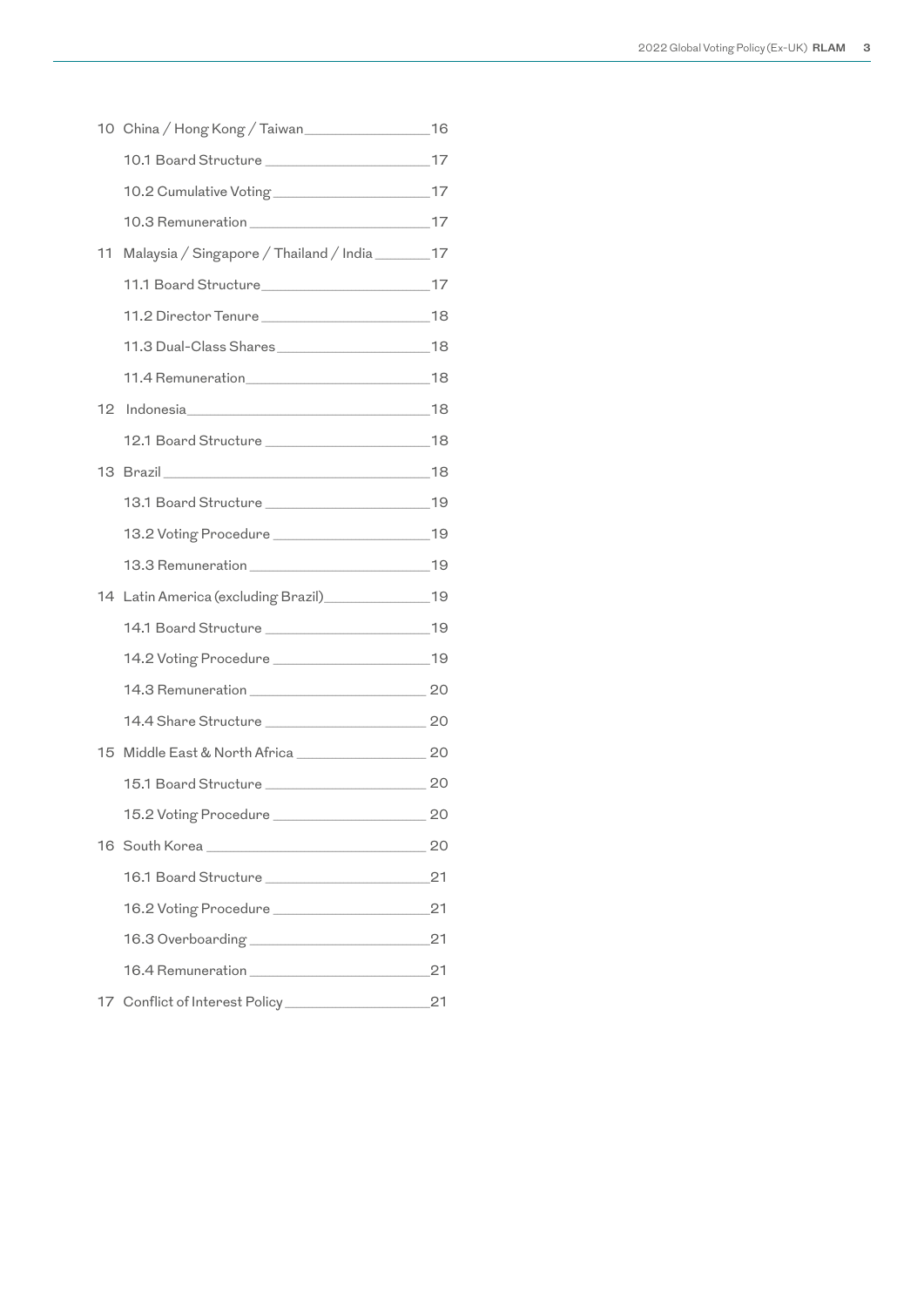# 1 Introduction

This document outlines our approach to proxy voting for Global Markets, excluding the UK. This document should be read in conjunction with our Voting Policy for the UK which is available on our website.

Royal London Asset Management (RLAM) is dedicated to encouraging long-term wealth creation within the companies we invest for the benefit of both the shareholders and the company. Corporate governance is of central importance in creating and protecting shareholder value, and plays a pivotal role in ensuring companies are in good standing with their stakeholders. In keeping with our commitment to the UK Stewardship Code and UNPRI, we believe it is the responsibility of institutional investors to act as owners of the companies in which they invest and will seek to maximise value from its investments by using its influence as a shareholder. We do this through engagement and the use of voting rights to promote good corporate governance in investee companies. RLAM regards voting in a responsible, informed and consistent manner to be a fiduciary duty of institutional investors.

In developing and applying its engagement and voting policy in global markets, RLAM will take account of the provisions of the newly updated UK Corporate Governance Code as well as regional governance codes and best practice. RLAM will apply discretion and have due regard for the particular circumstances of an investee company, whilst vigorously pursuing the interests of its customers and clients. RLAM recognises that best practice can and often does develop ahead of code provisions and will vote to encourage companies to adopt best practice.

We aim to vote all our shares globally unless impracticable due to local market conditions, such as share blocking or local power of attorney requirements. We may still vote in these markets if the expected benefit of voting outweighs any reduction in liquidity.

We lend stock on a number of our funds. We have an automated stock recall process in place and will make all reasonable efforts to recall stock in advance of a vote, ensuring that we are exercising our full voting power at a meeting.

# 2 Governance Monitoring & Engagement

We recognise that engagement with companies located outside of the UK presents certain challenges. We believe companies should be ready, where practicable, to enter into dialogue with institutional shareholders based on the mutual understanding of objectives.

Where we have concerns about environmental, social and governance (ESG) issues as well as strategy and performance, we will seek to engage with management and non-executive directors where practical. We will also participate in collaborative company meetings with other shareholders. This can be useful in ensuring that the company is aware of the seriousness of the situation and that ESG concerns are shared by several investors. For more information on our approach to Stewardship and company engagement, please refer to our Stewardship and Responsible Investment Report.

In cases where a Board is not responsive to engagement, RLAM will consider further active involvement where appropriate, including:

- **•** Meeting directors, including nonexecutives
- **•** Making joint representations with other institutions
- **•** Using its voting power to oppose the Board
- **•** Making public statements
- **•** Submitting resolutions at General Meetings
- **•** Working with other investors to requisition an Extraordinary General Meeting.

# 3 Voting Procedures

## 3.1 Voting Decisions

To ensure consistency, all voting decisions are implemented centrally by our Responsible Investment Team. The Responsible Investment team interpret our policy and implement our voting decisions using a third party web platform. All decisions are made in consultation and collaboration with our fund managers, who are notified of all final voting decisions made for stocks held within their funds. Fund managers have the opportunity to raise questions or challenge votes before they are dispatched. Contentious votes are escalated to our Head of Equities or Chief Investment Officer who makes the final voting decision.

## 3.2 Transparency

RLAM considers that transparency is a necessary feature of responsible shareholding. RLAM discloses details of its votes on its website (http://www. rlam-voting.co.uk/voting/) giving brief explanations for instances where we have not supported management.

# 4 Our Approach to Voting

RLAM will seek to support the Board of a company that acts in the long-term interests of shareholders and other stakeholders. In general RLAM will vote as follows:

## FOR

- **•** A resolution that is consistent with these guidelines, accords with best practice, and is in shareholders' best long-term interests.
- **•** ABSTAIN
- **•** A resolution falls short of best practice, but the issue is not sufficiently material to oppose management; or
- **•** A matter is material, although not fundamental, and RLAM has not previously raised the matter with the company; or
- **•** As a means of warning a company or drawing attention to an issue. We may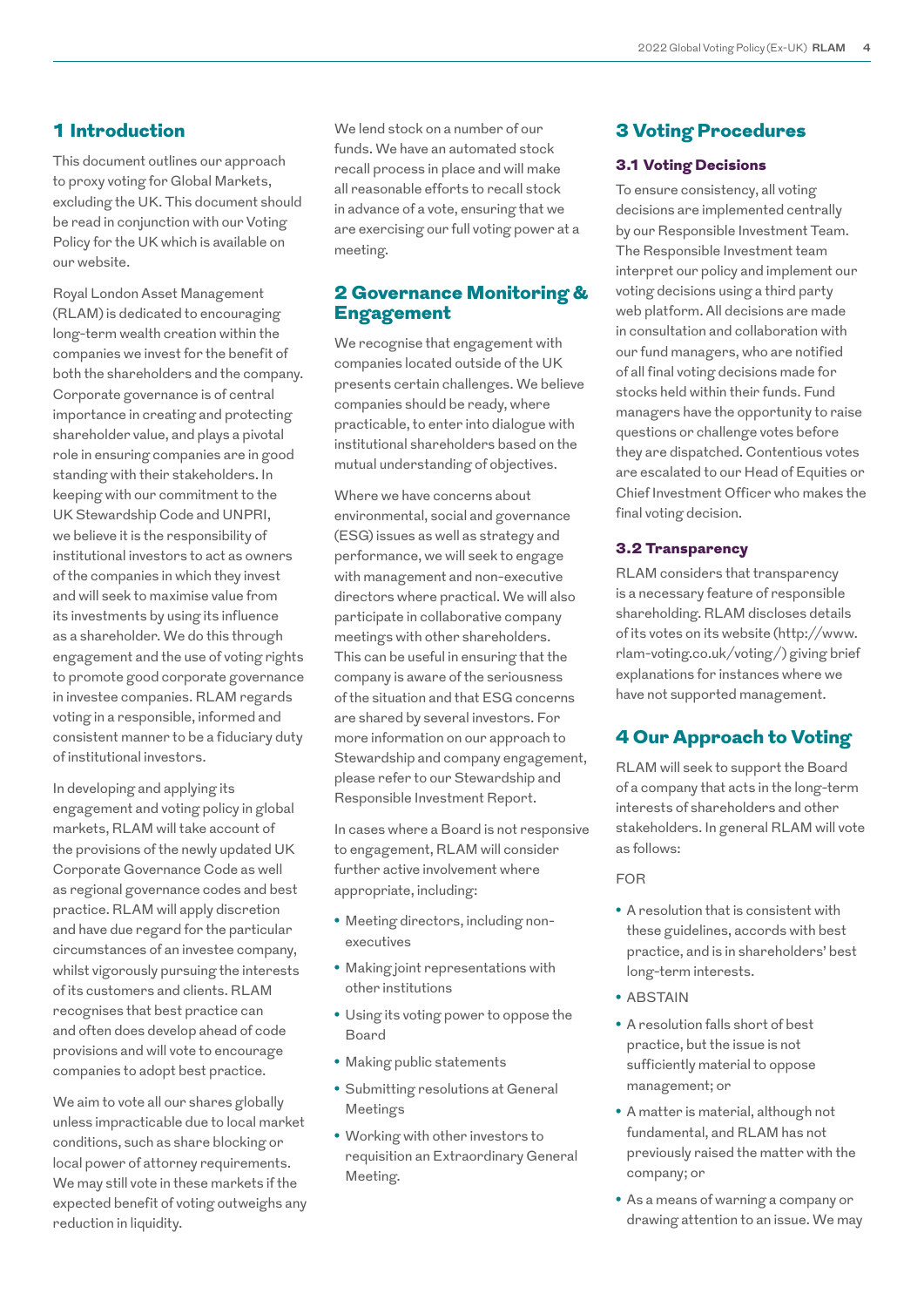choose to abstain on an issue before voting against the Board in an effort to raise our concerns with the Board.

#### AGAINST

- **•** A resolution is inconsistent with these guidelines, does not accord with best practice, or is not in shareholders' long-term interests; or
- **•** A resolution on which we have previously abstained where we have reason to believe our concerns have not been addressed by the Board.

RLAM prefers to send a clear message to the Board and therefore will minimise the use of abstentions where possible. We do however view the use of abstentions (market permitting) as beneficial in signalling our initial concerns with a company and starting a dialogue with the Board to seek further improvements.

## 5 General Voting Guidelines

This section sets out our general approach to voting in global markets. However, we acknowledge that best practice may differ in some markets, and have therefore set out some marketspecific guidelines in section 6 below.

#### 5.1 Board Composition

Companies should have a Board that has the appropriate skills and experience and be broadly independent and free from conflicts of interest.

We will consider voting against the election of directors if:

- **•** The Chair is not independent or serves as both the Chair and as an executive.
- **•** There is a classified Board or directors do not stand for election every year (large-cap companies only).
- **•** There are serious concerns regarding the balance of independent directors on the Board.
- **•** In the case of a unitary Board structure, there is not a majority of independent directors on the Board.
- **•** In the case of two-tier Boards, if the Supervisory Board is not fully independent.
- **•** There are persistent attendance concerns without a legitimate explanation.
- **•** Directors are considered "overboarded". For example, nonexecutives who serve on more than five Boards, or executives with more than one additional non-executive position.
- **•** There is evidence of an entrenched Board (more than half the Board has served for more than 15 years).
- **•** Executives sit on the Audit or Remuneration Committees.
- **•** The controlling shareholder/family (or their representatives) hold a disproportionate number of Board seats relative to their shareholding.

## 5.2 Diversity

We believe in merit and that it is essential that non-executive and executive candidates are chosen on the basis of their overall competence and ability to effectively enhance the performance of the company. We also believe that diversity of individuals, whether of gender, ethnic origin, nationality, professional background, experience or other factors, are valid aspects in considering an individual's potential contribution to the Board.

When assessing the Board's diversity balance, RLAM will have due regard for local regulations and/or best practice.

RLAM may abstain or vote against the Chair or Nomination Committee Chair if the company does not have sufficient gender diversity level on the board, as required by the applicable market specific legal requirements or best practice. If the board does not include at least one female director, we will vote against the re-election of the chair/chair of the nomination committee.

#### 5.3 Shareholder Rights

Companies should abide by the one share one vote principle, provide an acceptable level of protection for shareholders and be willing to engage with shareholders where concerns arise.

- **•** We will support shareholderproposed resolutions that seek improvements to shareholder rights, including the ability of shareholders to call a special meeting and nominate directors to the Board.
- **•** We will review shareholder rights plans on a case-by-case basis and only approve plans that ensure shareholders receive a fair price.
- **•** We will not support shareholder rights plans that provide management with undue protections at the expense of independent shareholders' interests.

We will consider voting against management-proposed resolutions if:

- **•** There is a dual class share structure with inequitable voting rights (except where this is required by law)
- **•** There is limited protection of shareholder rights (for example through country of incorporation or corporate structures such as variable interest entities (VIEs))
- **•** There is evidence that the Board is unresponsive to shareholder engagement (such as consistent high votes against management or other shareholder rights controversies)
- **•** The Board proposes 'any other business' resolutions or amendments to company bylaws to allow 'casting votes' or second votes to decide the outcome of tied votes.

#### 5.4 Virtual Shareholder Meetings

RLAM agrees with the need for flexibility when it comes to the format of general meetings of shareholders, especially in exceptional circumstances where attendance in person might not always be possible. We therefore welcome the option for hybrid meetings where shareholders have the option to attend either in person or virtually. RLAM does however also believe that physical meetings help preserve the rights of shareholders to engage with management and hold them to account, and should always be held when possible.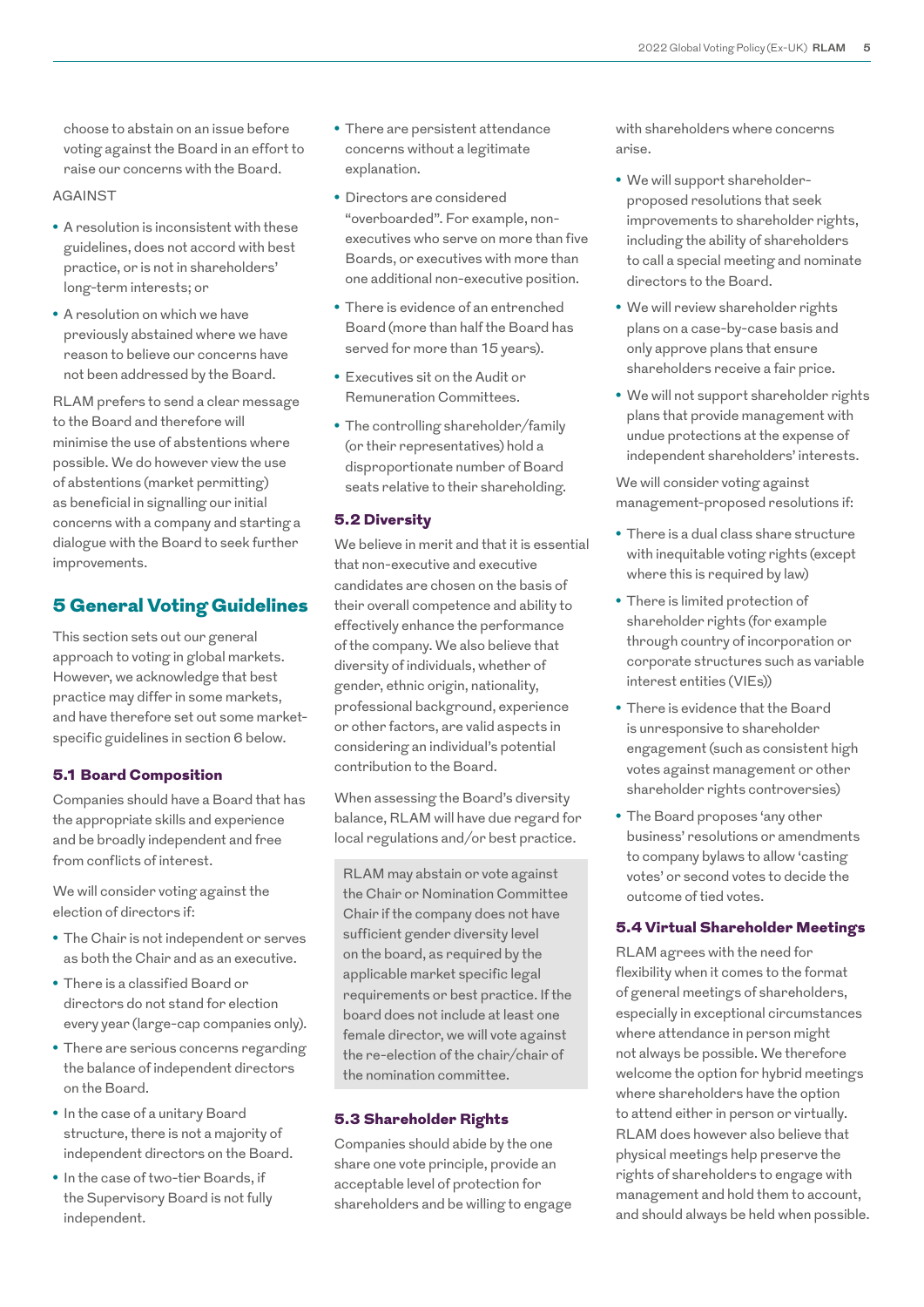RLAM will oppose requests for virtual-only meetings unless in the most exceptional circumstances.

RLAM may consider voting against the Chair of the Board in situations where we consider the virtual-only format to be used necessarily to the detriment of shareholders.

## 5.5 Remuneration

Companies should provide a competitive yet fair level of remuneration for executives that is tied to long-term financial performance. RLAM will be supportive of remuneration practices that incentivise directors by relating pay to long-term value creation for shareholders. We acknowledge that successful and profitable companies should consider their impact, both positive and negative, on other stakeholders including employees, suppliers, customers and others. As such, this should be considered within the company's approach to remuneration.

When assessing remuneration we will consider the following:

- **•** Is it aligned with long-term value creation for shareholders and the best interests of the company and its stakeholders?
- **•** Is there a high degree of transparency around incentives and performance conditions?
- **•** Is the overall package reasonable (relative to the particular circumstances of the company) in its design, potential and outcome?

We will consider voting against remuneration resolutions if:

- **•** The Board has applied discretion to increase or adjust remuneration without sufficient justification.
- **•** The company has used golden hellos or golden parachutes.
- **•** The quantum of awards is not sufficiently justified by performance.
- **•** The vesting period for long-term incentive awards is less than three years.
- **•** Long-term incentive awards are not subject to performance measurement other than share price.
- **•** Executive shareholdings are not sufficiently material to align them with the interests of shareholders.
- **•** There is a history of high votes against pay in previous years and the Board has not addressed shareholder concerns.
- **•** Poor disclosure does not allow us to make an informed assessment of pay practices.
- **•** Ignore material and important stakeholders

## 5.6 Audit & Control

Companies should maintain a robust audit function and maintain appropriate oversight of the financial accounts.

We will consider voting against the report and accounts and/or against the Auditors if:

- **•** There is a qualified audit opinion and there is insufficient explanation.
- **•** There are questionable related party transactions.
- **•** There are high non-audit fees.
- **•** We have concerns about the independence of the Auditors.
- **•** The company has not published a full set of audited accounts prior to the shareholder meeting.

## 5.7 Climate

## 5.7.1 Climate Risk

RLAM expects all companies to assess and address their respective risks, liabilities and opportunities around climate change, whether these are physical, financial and/or reputational. We believe proactive engagement with companies is the most effective tool for helping address material risks from climate change. For example, we are active members of the Climate Action

100+ (CA100+) initiative1, which is engaging with the world's largest and most systemically important emitters of carbon.

However, we acknowledge that there may be occasions where we may need to use our vote as shareholders where engagement has not been effective or where climate change is a material risk to the business. We encourage companies to issue TCFD2 reports and other public disclosures regarding their climate risks. We will use our vote on shareholder proposals to support and encourage greater disclosure on climate risk. We will also use our vote to call for greater transparency around climate lobbying and potential misalignment with the goals of Paris or other climate ambitions.

RLAM may abstain or vote against the Chair of the Board where climate change is a material risk to the business and where we believe engagement has not been effective.

RLAM will vote for shareholder proposals requesting companies to disclose material climate-related information on their climate risks, or requesting companies to produce a TCFD report. RLAM will also support shareholder proposals at the CA100+ companies where we consider the proposal to be reasonable, in the best long-term interests of the company, and not overly prescriptive in nature.

## 5.7.2 Climate Transition Plans (Say on Climate)

When analysing these proposals RLAM will have due regard for the specific circumstances of the company and its trajectory in decarbonising, the available transition pathways for the sector in which they operate, what other members of their sector or peer group are proposing and alignment of the plans with the Paris Agreement 1.5° ambition. At this stage we do not believe an overly prescriptive approach to these votes

<sup>1</sup> https://climateaction100.wordpress.com/about-us/

<sup>2</sup> Taskforce on climate-related financial disclosures. https://www.fsb-tcfd.org/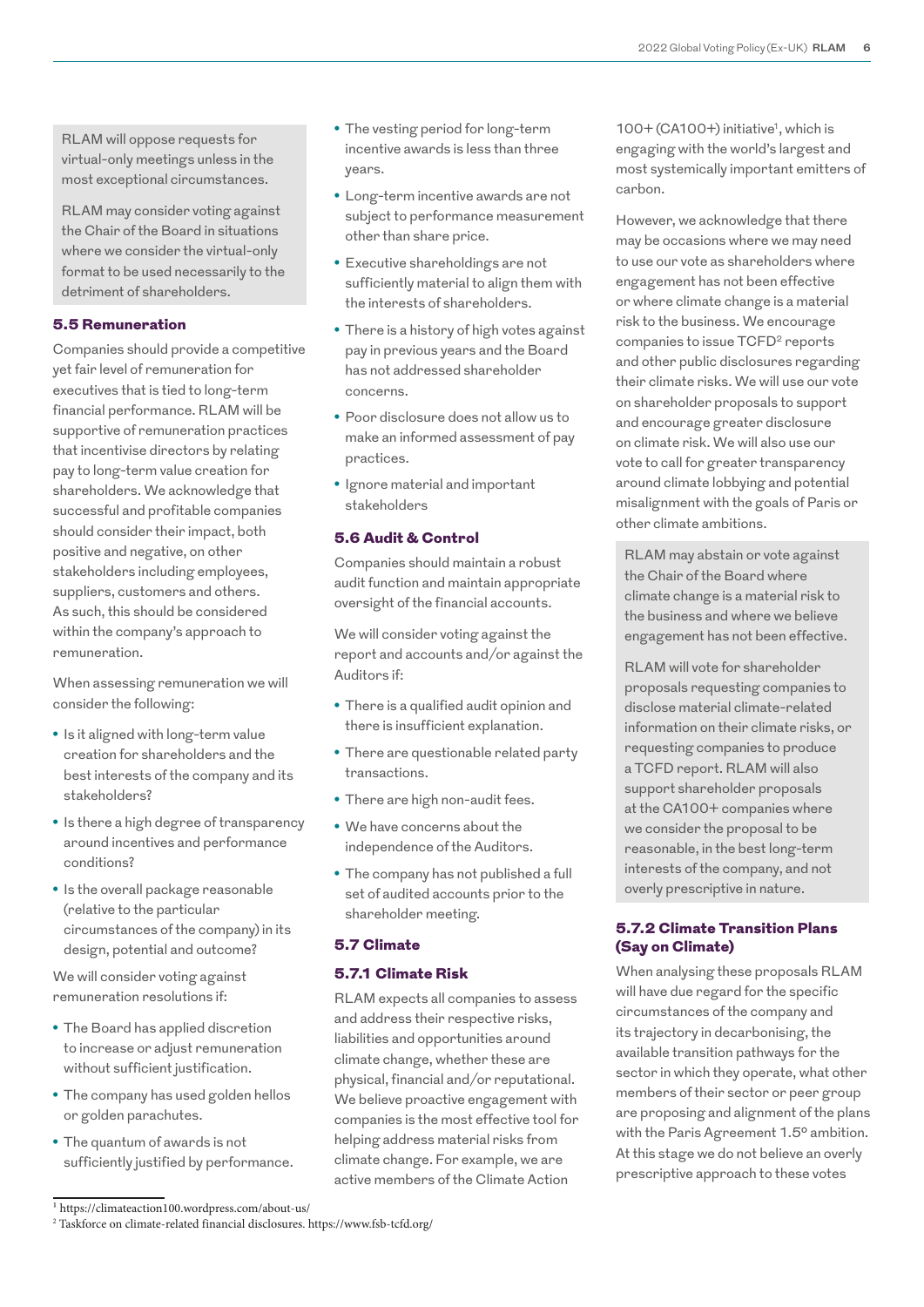would be useful for stakeholders and wish to encourage companies to use this tool as another opportunity to consult with shareholders on their climate plans. We remain open to direct engagement, understanding of the complexities of delivering change and encourage any improvement in companies' climate ambitions.

The following is a non-exhaustive list of items we believe can be taken into consideration when assessing a proposed climate transition plan, taken from the expectations we send to companies in our engagements requesting robust and credible Net Zero plans:

- **•** Does the company disclose emissions and are these independently audited?
- **•** Does the company have a target to achieve Net Zero by 2050 or at the earliest feasible timeframe?
- **•** Does the company include shortand medium-term targets in its plans (which are aligned with relevant sectorial Paris agreement decarbonisation pathways)?
- **•** Do the targets include specific detail on Scope 1, 2 and 3 emissions and commit to only quality offsets for minimal residual emissions?
- **•** Does the company report on this to any external body such as a Stock Exchange, Prudential Authority or Industry Body/Association?
- **•** Does the plan set specific operational implications and business model transformations required to becoming a Net Zero business?
- **•** Does the company commit to scalingup solutions required to achieve Net Zero and winding down activities that are incompatible with their climate goals?
- **•** Are the Board, management and employees' incentives aligned to achieving the Net Zero targets?
- **•** Does the company consider adaptation measures and ensuring resilience against locked-in climate impacts?
- **•** Does the company commit to engage

with communities, workers, supply chain to ensure a just transition?

- **•** Does the company align its lobbying and policy advocacy efforts to its climate plans?
- **•** Does the company commit to aligning its capital expenditures and accounting practices with the goals of its climate plans?

RLAM will normally vote against a climate transition plan where:

- **•** Measurable targets have not been set
- **•** It is not possible to adequately assess the plan or its potential consequences due to lack of detail
- **•** Governance of the implementation of the plan has not been disclosed
- **•** The strategy is over-reliant on offsetting and does not drive down overall emissions or does not have impact in the next decade
- **•** The strategy can have important unmitigated negative impact on nature or communities
- **•** The strategy does not cover material sources of emissions (i.e. scope 3 for banking or oil and gas).
- **•** The strategy is over-reliant on selling off key assets rather than managing or winding down activities

RLAM will abstain and engage when it believes the climate transition plan has specific elements that should be improved but endorses the general direction laid out by the business management.

RLAM can vote in favour of climate transition plans and in favour of other seemingly competing climate resolutions from other shareholders when RLAM supports the general direction of the plan and considers the specific requests in other climate resolutions can help enhance the management climate plans.

## 5.8 Principal Adverse Impacts (ESG Risks)

In line with our obligation as an Asset

Manager to consider the principal adverse impacts of our investments, RLAM equally expects investee companies to acknowledge and address their most material negative impacts whether these are financial, social, environmental or governance-related.

Topics covered by this include, but are not limited to;

- **•** Climate change –the companies' scope 1, 2 and 3 GHG emissions, lifecycle assessment of emission in their products, TCFD reporting, negative social impacts from its climate transition plans, fossil fuel exposure etc.
- **•** Circular Economy the reuse and/ or management of waste water, hazardous waste, raw material consumption, chemical waste and other potential pollutants.
- **•** Biodiversity activities such as deforestation that may negatively impact the local biodiversity, particularly associated with sites or operations located in areas with sensitive or fragile ecosystems.
- **•** Pollution including issues such as food waste, fleet management, emissions, spillages and single-use plastics.
- **•** Human Rights the absence of an approach to modern slavery, exposure to child labour, adverse human rights impacts and indigenous rights.
- **•** Employee Rights health and safety management (including Mental Health practices),, accident and/or fatalities rates, whistle-blower and discrimination protection,income inequality and the use of precarious work.
- **•** Business ethics corruption, bribery, accountancy practices, problematic approaches to tax , reputational concerns and exposure to controversial weapons.
- **•** Animal Testing Whether adequate efforts are made to reduce or replace animal testing with feasible alternatives where it is required by law.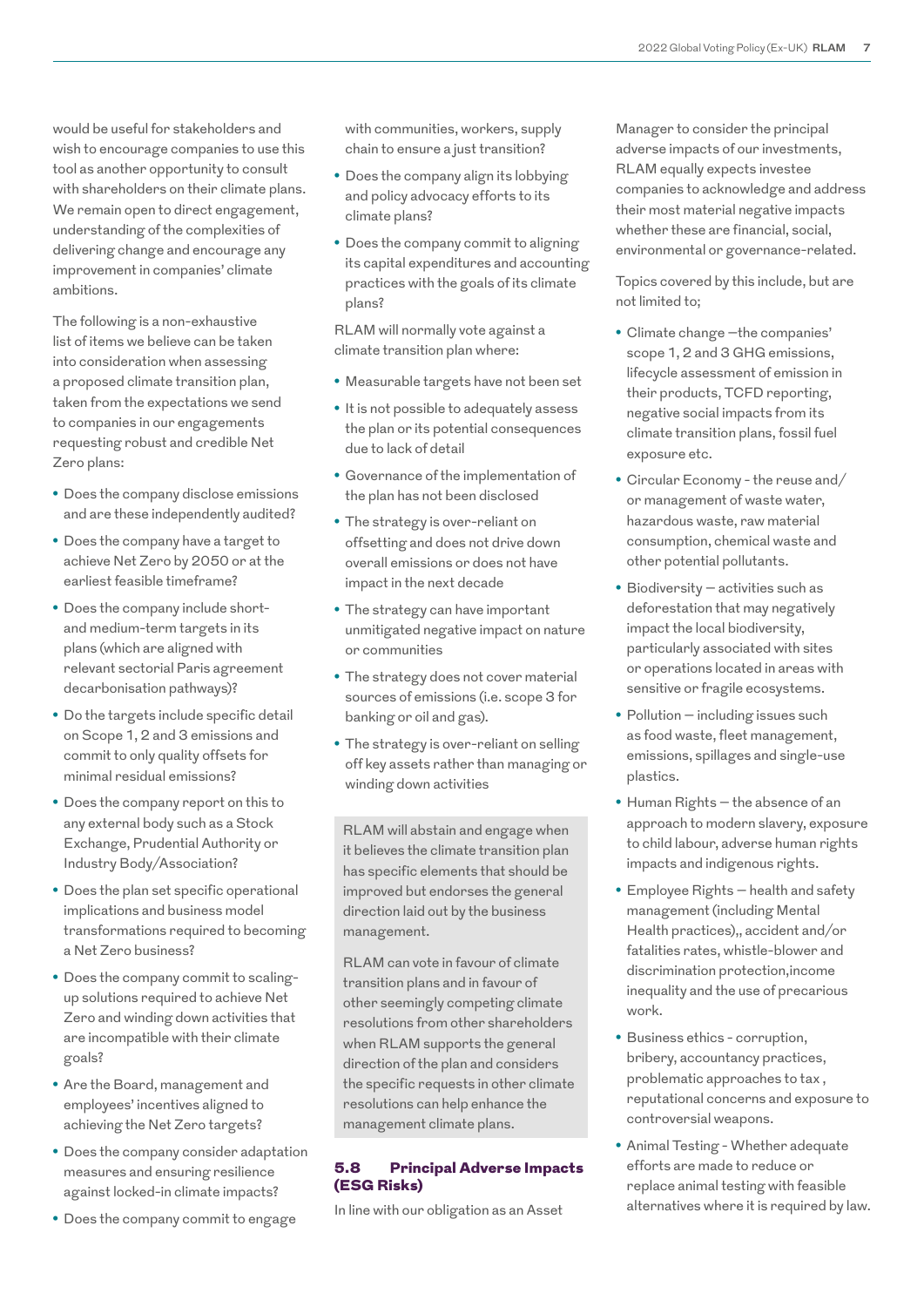Not all companies will be impacted by all risks. We expect and accept the need for the approach to these topics to be proportionate, taking into account the risk and exposure of the company. Where possible we will seek to engage with companies on these topics to drive change, but should engagement be ineffective or not possible, RLAM will use both our and the companies' principal adverse impacts to inform the way we use our vote.

Votes will be assessed on a case by case basis taking into account the severity of the issue, the Company's track record and approach, and the materiality to both the company and the affected parties.

RLAM may abstain or vote against the Chair of the Board where there is a material risk and we believe there is insufficient reporting and/or progress on remediation.

RLAM will support shareholder proposals requesting companies to disclose material information on their risks and/or impacts. While RLAM believes companies themselves are best placed to develop specific targets, we may support shareholder resolutions asking for companies to develop their own targets in the event that they have not made sufficient progress.

# Market Specific Guidelines

## 6. USA & Canada

#### 6.1 Introduction

The USA and Canada are similar in many aspects of their approach to Corporate Governance; as such the principles outlined below can be applied to both markets, with a few minor exceptions.

Regulation in the USA is provided at a federal level by the Securities and Exchange Commission (SEC), with further guidance provided by NASDAQ and the New York Stock Exchange. The USA operates a 'rules-based' approach to governance, with best practice

outlined and promoted by the Council of Institutional Investors (CII).

In Canada regulation is not governed federally, instead at the territory or province level. The Ontario Securities Commission, responsible for the regulation of the Toronto Stock Exchange; provides the standard that most other regulatory bodies will follow. Best practice is promoted by the Canadian Coalition for Good Governance (CCGG). Governance follows a 'principles-based' approach, where Companies are required to outline their response and efforts to comply with these principles.

#### 6.2 Executive Compensation

Executive compensation should be designed to promote the long-term success of the company. It is the responsibility of the Compensation Committee to ensure that compensation is adequate in the market context but not excessive, tied directly to the performance of the company and that the policy is tailored to work for the specific circumstances of that company.

Compensation in the US is markedly higher than that in any other market. We are not in principle opposed to high levels of pay, provided that they are warranted and can be linked to exceptional performance on behalf of the company and all stakeholders.

We acknowledge that pay schemes in the US and Canada are typically comprised of a combination of performance shares, stock options and restricted stock units (RSUs). We encourage the use of straightforward, performance linked incentive schemes awarded over the long-term, that can be understood by shareholders, employees and executives alike.

RLAM will normally vote against a compensation report proposal where:

**•** There are favourable change-incontrol terms such as a single trigger for accelerated vesting of awards or high payouts of base pay, bonuses and benefits on a takeover.

- **•** Excessive cash severance, tax grossups or excessive or inappropriate benefits and perquisites are provided. For example excessive use of private corporate jets, covering directors' personal tax liabilities on vesting shares in the event of a takeover or merger etc.
- **•** Pay plans that allow for excessive dilution (typically dilution should be below 10%) or plans that allow for automatic replenishment of shares or reloading of expired stock options.
- **•** Less than 50% of long-term incentives are performance based or with less than a minimum three year vesting period. We may support RSUs or stock options as part of the overall compensation package, but will review these on a case by case basis.
- **•** Omnibus compensation schemes, which bundle multiple types of company compensation into one vote, if any aspects of the schemes do not meet our voting guidelines.
- **•** NEDs receive share options and/or have the ability to influence decisions about the level of variable awards they receive. We would consider modest restricted shares for NEDs to be acceptable in this market, however strongly oppose the granting of any award that may be linked to performance as this would directly impact their independence.
- **•** The Company has failed to disclose any details of the performance targets used under the incentive plans.

#### 6.3 Say-on-Pay Frequency

Shareholders at US companies can vote on the frequency at which companies put their compensation report to a shareholder vote; either every one, two or three years. These compensation votes are not binding but only advisory in nature; there is no binding vote on compensation in the USA.

RLAM will support annual say-on-pay votes.

### 6.4 One-Off Awards

Exceptional or one-off awards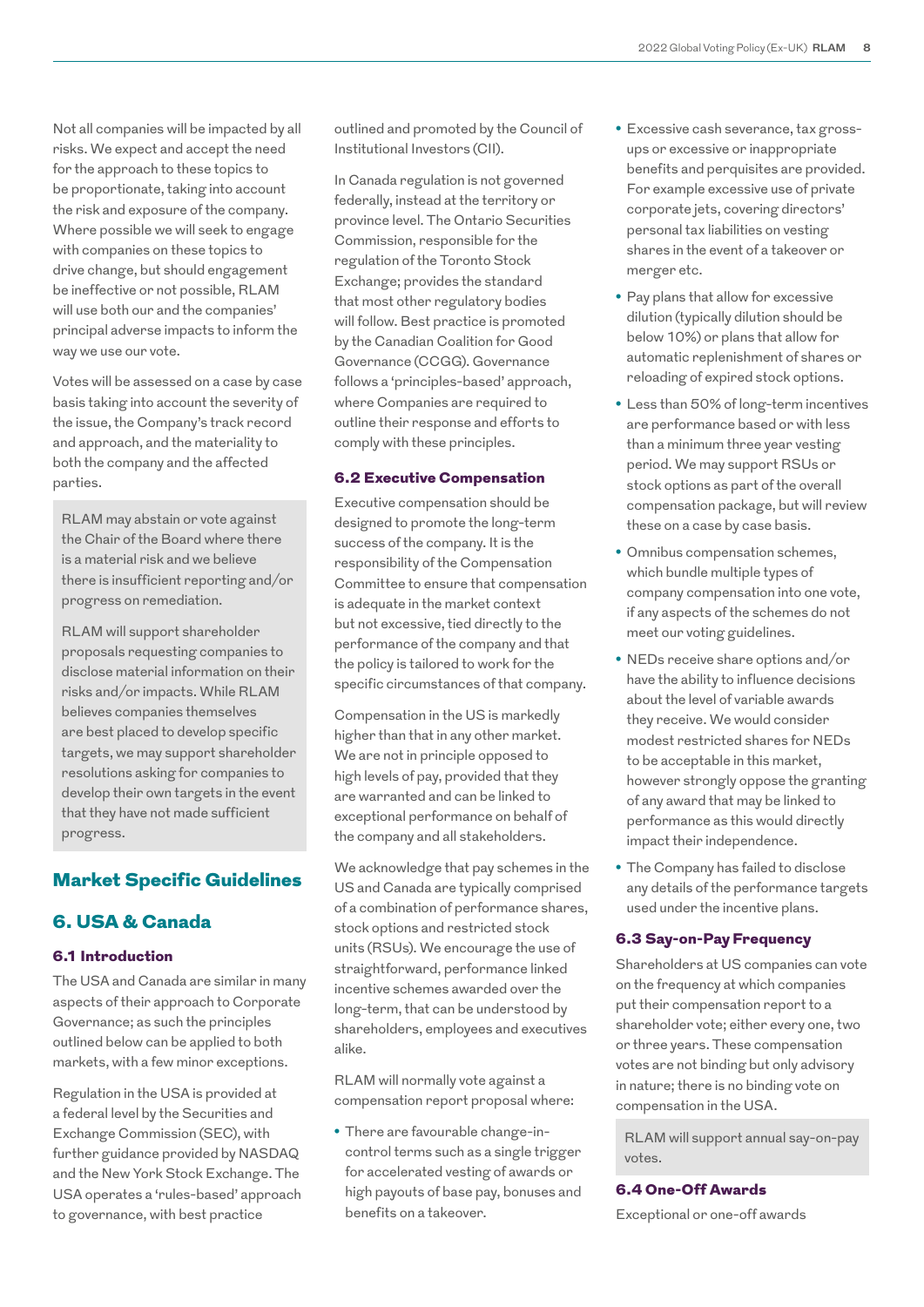are prevalent in the market. We fundamentally disagree with the concept of granting executives additional awards outside of the applicable compensation plan. The reasons cited by companies for these awards are often retention purposes, promotions, acquisitions or disposals, or can often be undisclosed. If a compensation plan is not adequately addressing the needs of the business, we believe the plan should be changed and awards granted via the performance based incentive structure, rather than continued granting of one-off awards.

RLAM will vote against the compensation report when material exceptional awards have been granted absent a compelling rationale.

#### 6.5 Board Independence

Both markets operate a one-tier Board structure with often only one executive director, the CEO; sitting on the Board. As such the expected average level of independence on the Board is higher than that in other markets where other executives may have a Board presence. The number of directors on the Board can often be higher than in other markets, but generally is between 5 and 20 people. We will not oppose additional executives sitting on a Board, but will expect the level of independence to be maintained. Our expectation is that at least two-thirds of directors are independent.

For controlled companies where a founder, insider or external shareholder holds a controlling interest in the company; we are understanding of the requirements for nominated representatives to sit on the Board. We will still expect an overall independent majority on the Board, but will only vote against when at least 50% of the Board is non-independent.

RLAM will vote against any nonindependent director when the Board is not comprised of two-thirds independent directors.

For **Controlled Companies**, RLAM will vote against a non-independent director when the Board is not majority independent.

#### 6.6 Director Independence

In considering whether a director is independent, RLAM will have regard to local best practice and guidance as this differs from accepted practice in the UK. Factors that may impact independence include, but are not limited to; previous employment at the company, material financial, familial or other relationship with the company, any compensation explicitly intended to incentivise company performance such as stock options, cross-directorships, significant shareholding or excessive tenure.

Director tenure limits are not expressly outlined in the market, however when voting we will have regard to the overall average level of tenure on the Board.

Mandatory retirement provisions still operate in the market, where directors may be required to resign at a certain age. Whilst we do not believe age should be the sole factor for retirement, we will pay due regard to average age of the Board and take action if we believe there are succession concerns.

RLAM will oppose the re-election of the longest-serving non-executive director, if overall Board tenure is considered to be excessive.

### 6.7 Overboarding

It is critical that directors are able to devote sufficient time to each of their roles, while also retaining some capacity to deal with any unexpected corporate events that may increase the demands on their time. It can be difficult as an investor to assess the required time commitments for each non-executive role as this are driven by the particular complexities of each business. RLAM will take into account what these additional roles are when deciding whether to vote against a director on this basis. For individuals serving in an executive

capacity, we believe their external commitments should be restricted to only one other role. For non-executive directors, we will apply a guide of five roles, but this will be dependent on the complexities of the roles in question.

RLAM will vote against the non-executive appointment of a director who we considered to be overboarded.

## 6.8 Combined CEO/Chair

The number of CEOs also serving as Chair in the market has steadily declined over recent years; however it remains prevalent, particularly at younger founder-led companies. RLAM strongly believes that the positions of Chair of the Board and Chief Executive should be separated to avoid concentration of power in one individual.

The Chair should meet the independence criteria. In the absence of evidence to the contrary, it will be assumed that a Chair who holds an executive position will in fact be the Chief Executive. It is recognised that, in exceptional circumstances, there may be occasions when the combination of both positions can be justified, but the onus rests on the directors to demonstrate this to shareholders through persuasive disclosure in the Annual Report and through engagement with shareholders.

RLAM does not consider it appropriate for a former or retiring Chief Executive to become Chair of the same company. Such arrangements should be in place only for only a short transitional period, and assurance would be sought from the company that a separation of the roles will occur as soon as possible. Additionally, a demonstrably independent Lead Independent Director should be appointed.

RLAM will vote against the election of a director holding both positions of Chair and CEO.

RLAM will also vote against the Chair if they were not independent at the time of appointment, absent a sufficient rationale.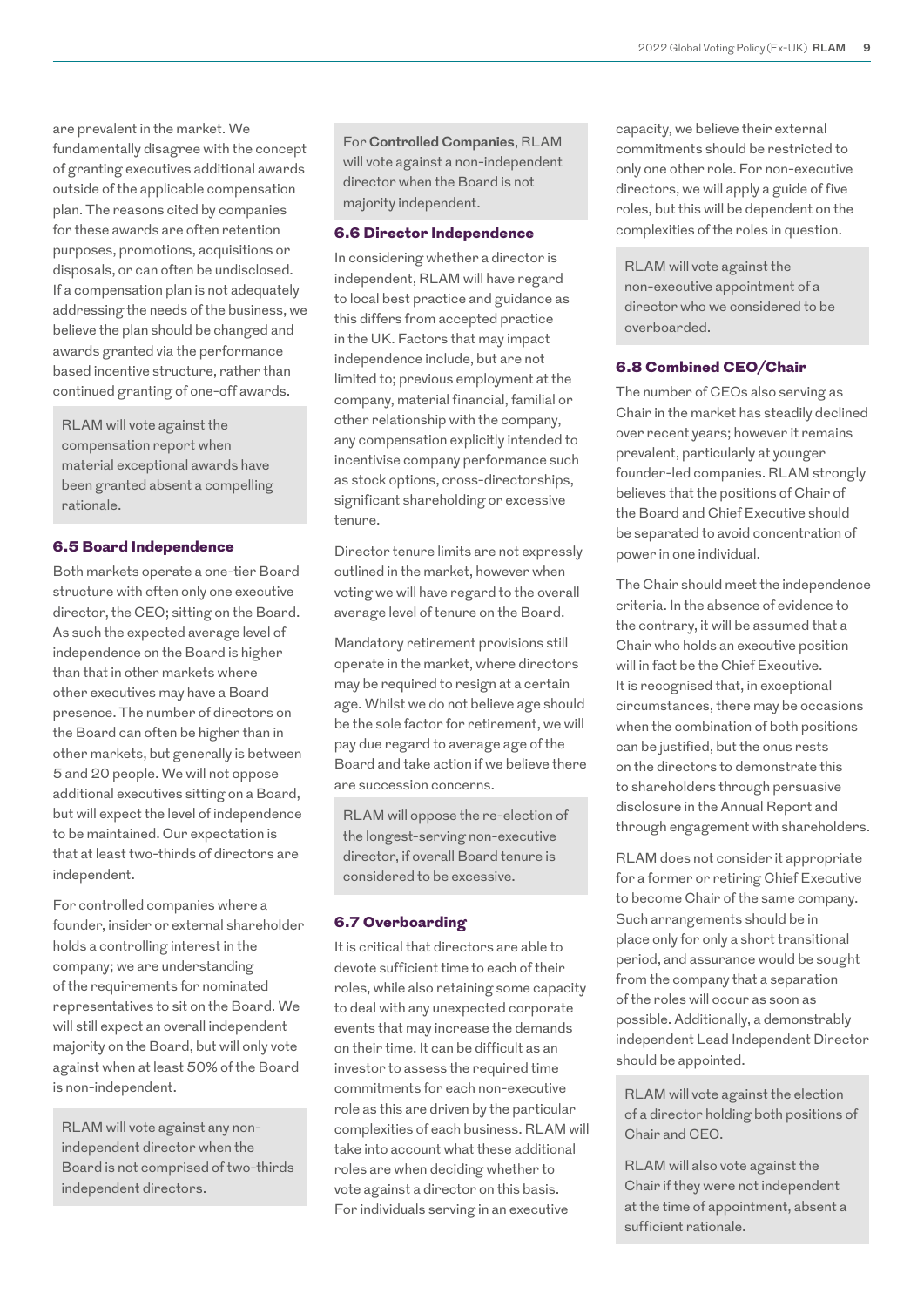#### 6.9 Diversity

We believe in merit and that it is essential that non-executive and executive candidates are chosen on the basis of their overall competence and ability to effectively enhance the performance of the company. We also believe that diversity of individuals, whether of gender, ethnic origin, nationality, professional background, experience or other factors, are valid aspects in considering an individual's potential contribution to the Board.

When assessing the Board's diversity balance in USA and Canada, RLAM will have due regard for local regulations and/or best practice.

RLAM will vote against the Nomination Committee Chair if the company does not have at least two female directors on the Board.

We believe that companies should provide broad-based disclosure on their diversity and will abstain or vote against the nomination committee chair at companies in the Russell 1000 who do not have at least one person from a minority ethnic background on the Board. We may also consider voting against should the company not have adopted a policy requiring women and minorities to be included in any new executive-level recruitment.

Further to recent developments in Canada requiring reporting on four key areas of diversity; women, indigenous people, persons with disabilities and members of visible minorities, we will review the available disclosure in 2022 with a view to developing voting positions for 2023. We will also consider voting against companies who do not provide this disclosure in 2022 absent a compelling rationale.

#### 6.10 Director Elections

We expect companies to adopt majority voting standards for all director elections, where any director who has not received at least 50% shareholder

support must immediately step down. Unlike many other markets this is not an automatic procedure. Market practice instead is for directors to tender their resignation, within the Company's specified time-frame; which the Board then has the discretion to accept or reject. RLAM expects directors to immediately tender their resignation, and for the Board to accept this unless a compelling rationale is provided to shareholders.

We also expect companies to move away from the more historic staggered Board election approach and submit directors to annual re-election. Staggered Boards allow directors to be re-elected for an extended period, often three years; so only a minority of directors are submitted for each annual vote. This system severely restricts shareholders in voicing their concerns about individuals on the Board. Staggered Boards are also at times referred to as 'classified' Boards.

A large number of companies in this market continue to elect directors using a plurality rather than a majority vote standard. In plurality voting, provided there are the same number of nominees as Board seats; directors can be reelected with only one vote. If there are more nominees than Board seats plurality allows those with the most votes to be elected, but in reality very few votes are contested in this way. In these instances we will use a 'withhold' vote to express our opposition to a director as an 'against' is not a valid vote option. Directors that do not receive a majority of 'for' votes are still expected to tender their resignation to the Board immediately.

Boards that allow directors to continue to serve for a long period after they receive a majority vote against are in breach of core governance principles.

RLAM will vote against any director who has failed to achieve majority support in the previous year. We will also vote against the Chair of the Governance Committee or Board Chair.

## 6.11 Advanced Notice **Requirements**

RLAM will oppose 'advanced notice requirements' in Canada which set out unreasonable time limits for proposing director nominations and providing the necessary disclosures. We would normally consider 30 days' notice prior to the AGM and 15 days prior to a special meeting to be 'reasonable.'

## 6.12 Proxy Access

While infrequently used, proxy access is an important shareholder right providing shareholders the ability to nominate a director to the Board. The access requirements ensure that only substantial long term shareholders have the right to nominate anyone to the Board. Currently just under half of the companies in the Russell 1000 have proxy access provisions in place .

When assessing a proxy access provision we will take into account the size of the company, whether the company has a history of being responsive to shareholders and the size and length of the required shareholding. Current market practice is to allow shareholders proxy access if they own 3% of the shares over a three year period, but we review these on a case-by-case basis and may support alternative arrangements if judged to be in the best interests of all stakeholders.

RLAM will support proxy access provisions, provided the size and duration of the shareholding requirement are reasonable in relation to the Company.

#### 6.13 Proxy Contests

We are supportive of the adoption of 'universal' proxy cards, whereby investors can chose to elect the nominees they deem to be most appropriate, as opposed to the current contested system where investors must choose one of two opposing lists of director nominees.

RLAM will evaluate all contested elections on a case-by-case basis.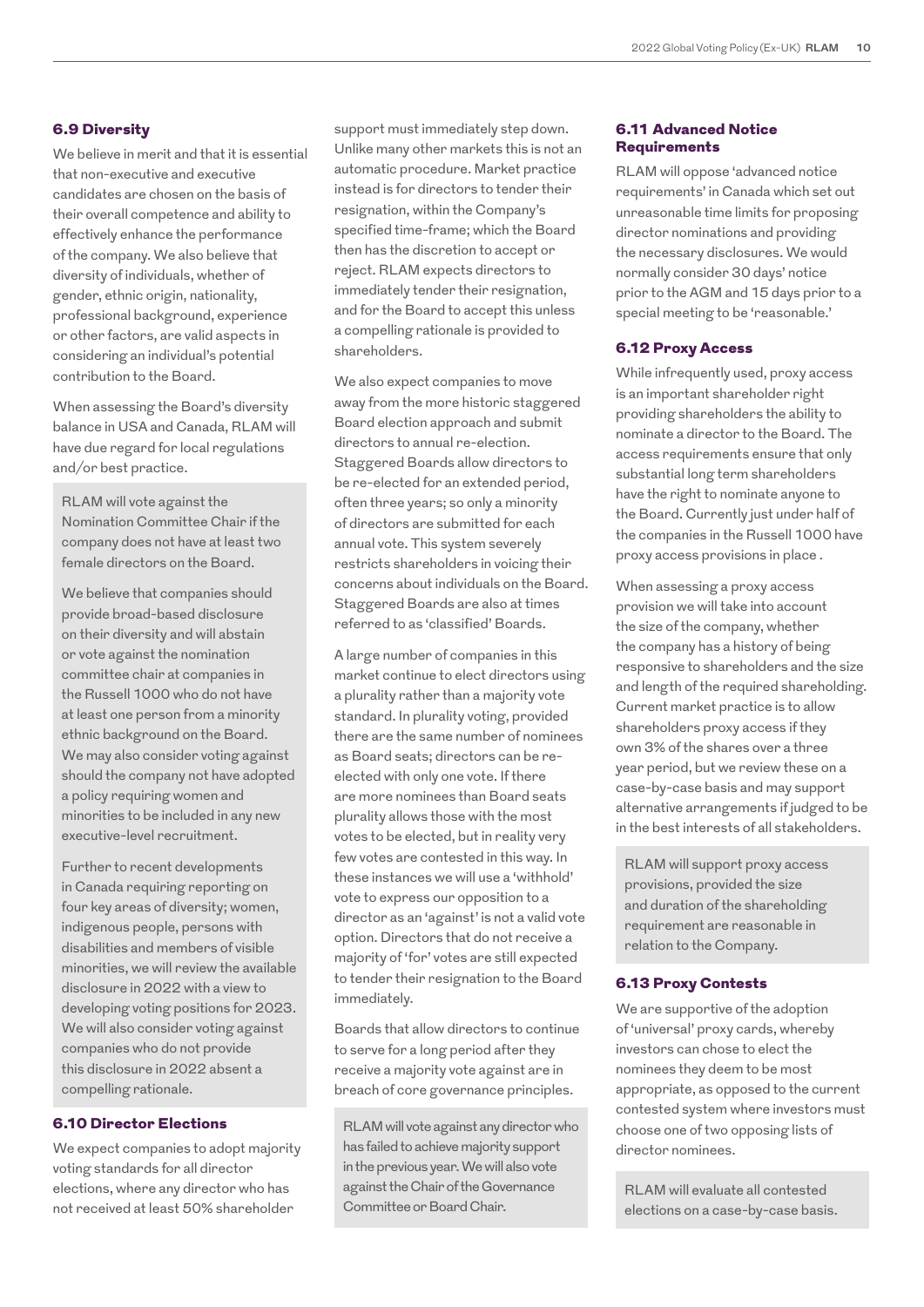We will base our decision on what we believe to be in the best interests of both individual shareholders and the long term success of the Company, taking into account the backgrounds and experience of all nominees.

#### 6.14 Shareholder Resolutions

Shareholder resolutions are a major element of this market and a key way in which shareholders can signal their discontent, or requests, to management teams that are often less accessible than in the UK or Europe.

We will endeavour to support shareholder filed resolutions when judged to be in the best interests of all stakeholders whether focused on environmental, social, governance or other matters. Our methodology for these resolutions is to assess whether they cover a subject or issue of material importance to the company and whether the benefit of implementation is proportional to the cost and practicalities of doing so.

RLAM may oppose a shareholder resolution if we judge the subject to be immaterial to the underlying business, if implementation of the proposal is so onerous as to negate any potential benefit; or if the filer of the resolution is judged to be seeking political or personal gain.

RLAM will support proposals that call for greater disclosure and ESG reporting.

RLAM will support climate related proposals submitted by shareholders provided they are proportional and judged to be in the best interests of all stakeholders.

#### 6.15 Multiple Share Classes

We are strongly opposed to multiple share class structures when these violate the one-share one-vote principle, or create a misalignment between voting rights and underlying economic exposure to a company. These structures are claimed to be

present to help the founder of a business retain control and prevent short term investors or activists disrupting the status quo. In reality this can often lead to Board entrenchment and reduced accountability to shareholders and the rest of the market.

One instance in which we may consider being supportive is if the multiple classes or supervoting rights are accompanied by sunset provisions. In line with Council of Institutional Investors' position, we would expect these to be removed after a reasonable length of time, currently seven years or less.

RLAM will vote against the introduction of multiple share classes, unless there is a strong 'sunset' provision. RLAM will usually support resolutions asking for recapitalisation, or the removal of multiple share class structures.

RLAM may vote against the Chair of the Governance Committee or the Chair if a shareholder resolution requesting recapitalisation receives significant minority shareholder support and is not implemented.

#### 6.16 Exclusive Forum

Northern American companies may propose to introduce forum selection clauses into their articles of association. These clauses determine a particular state or provincial jurisdiction (usually the place of company's incorporation) as the exclusive forum for all disputes of intra-corporate nature, such as, among others, breach of fiduciary duty claims or shareholder derivative actions. Exclusive forum clauses can often mean increased associated costs and difficulties around pursuing lawsuits. We believe that such clauses limit shareholder rights of effective legal remedy when it comes to the choice of venue and related relief available under a particular state or province's legal system.

RLAM will generally vote against proposals to introduce an exclusive forum provision, unless the company provides a reasonable justification for the clause.

RLAM may vote against the incumbent Chair of the Governance Committee and/or its members when the board adopted an exclusive forum provision during the year under review without prior shareholder approval.

## 7 Japan

In Japan the corporate governance framework is set by Japanese Company Law and the Tokyo Stock Exchange listing rules, amongst other financial and legal legislation. Japan has historically had a unique approach to governance with very limited independent representation and continues to struggle with entrenched and interconnected Boards. The introduction of the Japanese Stewardship Code in 2014 and Corporate Governance Code in 2015 has led to a number of changes in the Japanese governance landscape. We highly encourage the move towards increased independence and diversity in the Boardroom and the drive for greater disclosure of remuneration practices.

#### 7.1 Director Independence

Local market requirements specify that an 'outsider' must be present on the Board. In this market there is a differentiation between an insider, an affiliated outsider and independent outsider. Outsiders are often not independent due to familial, business or other connections with the Company. We do not view affiliated outsiders as sufficient to satisfy independence requirements and look for the presence of independent outsiders on the Board. Market norms, under pressure from international investors, are now for at least two and often three independent outside directors to be present on the Board.

We expect at least two independent outsiders to be present on the Board,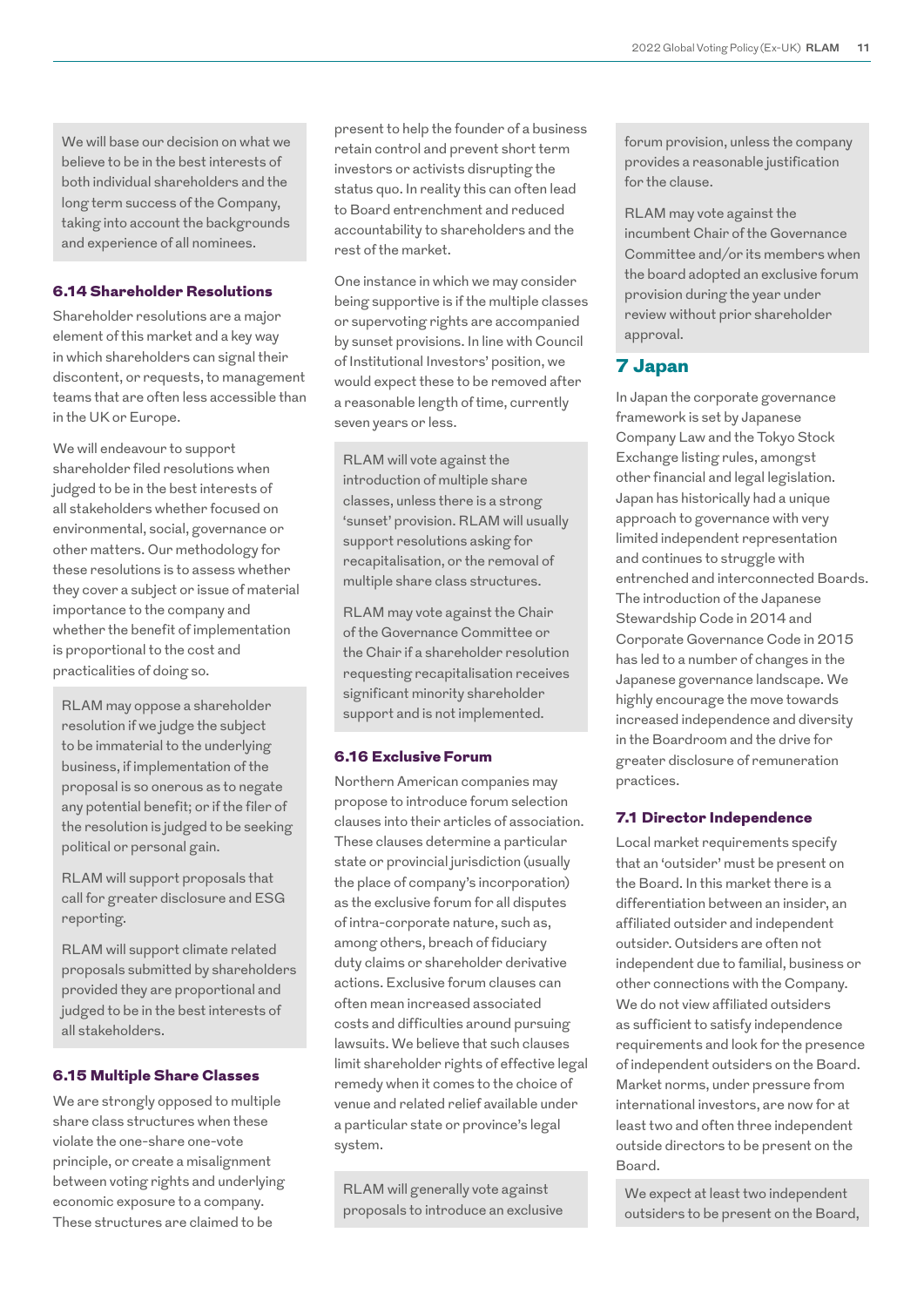and will consider voting against any affiliated (non-independent) outsiders if this standard is not met.

If there is insufficient independence on the Board we will also consider voting against the highest ranking member of the Nominations Committee, or the Chair/CEO of the Board.

## 7.2 Board Structure

Three different Board structures are permitted under the Japanese Companies Act. The most widely used structure is a two-tier Board with a Statutory Auditor, additional options however include a US-style one-tier Board with three Committees, and a one-tier Board with an Audit Committee.

#### **Two-Tier Board (Kansayaku)**

This is the most common Board structure in the market, requiring a Board of directors and a separate Board of Statutory Auditors or Kansayaku. Market best practice requires two independent outside directors to sit on the Board, with an additional 50% independence on the Kansayaku.

For Statutory Audit Boards we expect at least 50% of members to be independent, this also applies to Alternate Statutory Auditor appointments.

#### **US-Style Unitary Board**

A change in regulations in 2003 allowed the establishment of US-style single Board structures. This has primarily been adopted by the largest, most international of Japanese companies to attract a more international shareholder base. The Board must have an Audit, Nominations and Compensation Committee. Each Committee should have a minimum of three directors, a majority of whom must be outside directors.

Market best practice is for at least two fully independent outside directors to sit on the Board, but this structure largely complies with international best practice of at least 50% overall independence.

For companies adopting a US-style Unitary Board, we will expect at least 50% overall Board independence with a majority of independent members on the three Board Committees.

#### **Board with Audit Committee**

A hybrid system has also more recently been adopted with both a kansayaku and a formal internal Audit Committee. This Audit Committee must be comprised of at least three directors, the majority of whom should be outside directors. There should be at least two independent outside directors on the Board.

For Audit Committee Boards, we expect 50% independence on the Committee and at least two independent outsiders on the Board.

#### 7.3 Cross Shareholdings

Japanese companies have historically had extensive cross (or strategic) shareholdings. These shareholdings are thought to strengthen business relationships primarily between a company and their bank, but also extend to suppliers and customers. This system gave rise to the keiretsu, large industrial groups of companies clustered around the major local banks. Essentially this system functions as a takeover defence mechanism and can help insulate management from their shareholders and other external market forces. The percentage of cross-shareholdings has fallen over recent decades but remains a significant part of the market.

A key focus of the Japanese Governance and Stewardship Codes are to promote the unravelling of these arrangements. Companies are required to have and publish their policy on the reduction of cross-shareholdings, and annually review and report against these. The

purpose for each holding must be examined, with the risks and benefits disclosed for shareholders. The Company's voting policy with respect to these shareholdings should also be disclosed.

RLAM may vote against the Chair of the Board if we have substantial concerns with the Company's crossshareholding policy or the limited efforts to reduce holdings.

#### 7.4 Diversity

While the Japanese Corporate Governance Code stops short of specifying targets related to gender or cultural diversity, these are mentioned in the code as material factors for the Board to consider and promote throughout the Company. We expect companies listed on both the First and Second Section of the Tokyo Stock Exchange to include at least two female directors.

If the Board does not include at least two female directors, we will consider voting against the Chair (or the most senior executive) of an Audit Committee Board or a Statutory Audit Board, and against the Nomination Committee Chair of a US-style Unitary Board.

#### 7.5 Equity Compensation Plans

We are generally supportive of equity compensation plans, particularly as a means of retaining and incentivising the workforce. When evaluating plans we will take into account the total dilution level, vesting period and recent history of equity grants requested by the company.

RLAM will oppose any plans featuring re-pricing provisions, performance based incentives to outside directors, members of the Audit Committee or Statutory Auditors.

## 7.6 Directors and Statutory Auditors' Fees

Companies are required to seek approval for any changes in the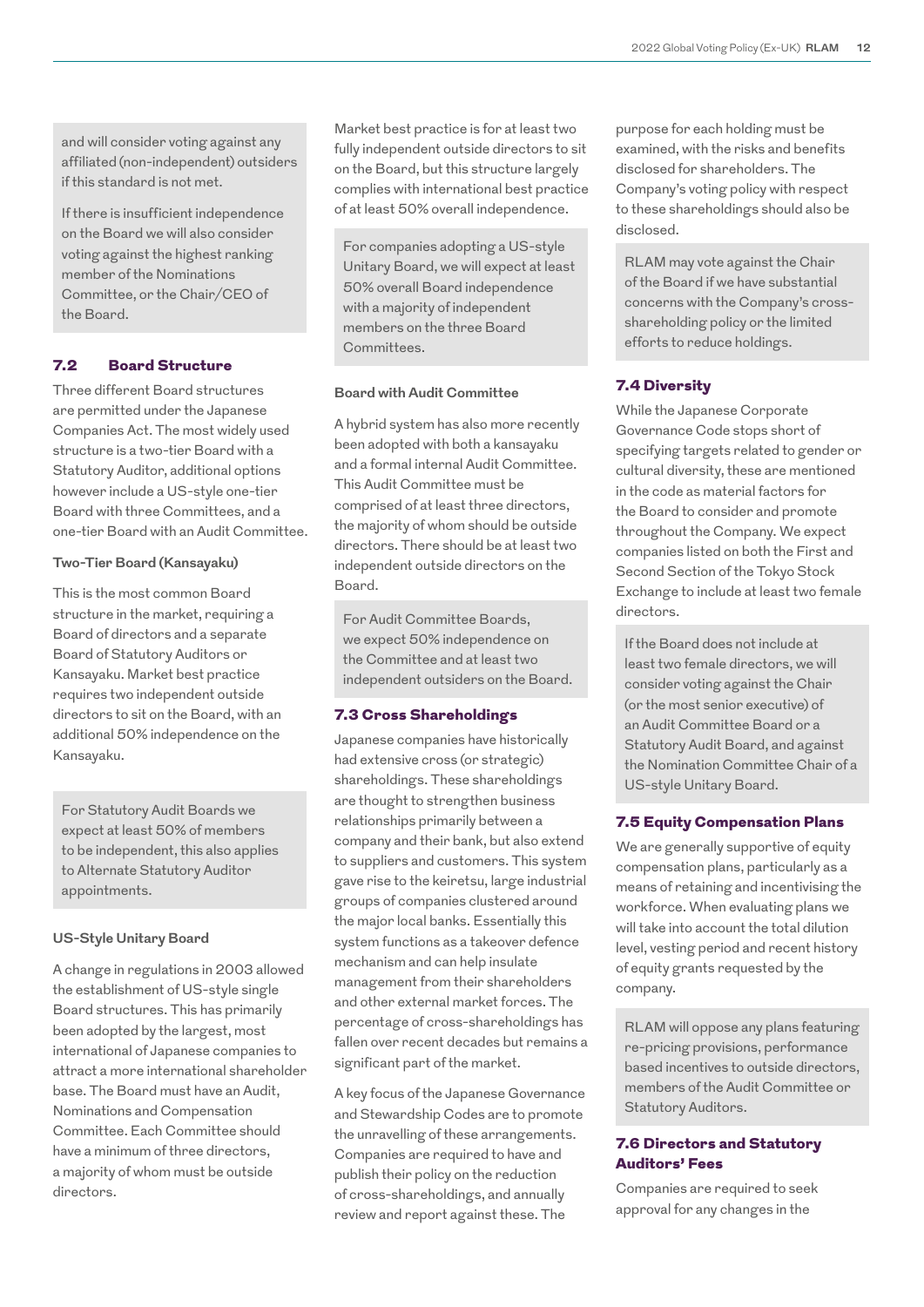aggregate fees payable to both the directors and statutory auditors. Details of the compensation package for an executive are rarely disclosed. RLAM will generally support any changes to the aggregate fee level provided these are reasonable relative to the size of the company.

## 7.7 Other Matters

In Japan, we will also generally apply the following voting principles:

- **•** We will vote against the incumbent Chair of the Board if the company has failed to seek shareholder approval prior to the adoption or renewal of a poison pill.
- **•** We will vote against the adoption or renewal of a poison pill.
- **•** In evaluating companies' oversight frameworks, we will take into account any potentially excessive strategic shareholdings held by the company.
- **•** We oppose the granting of retirement bonuses to outsiders and/or Statutory Auditors as this detrimentally impacts their independent oversight of the Board.
- **•** We will additionally oppose retirement bonuses for executives if the amount is not disclosed.
- **•** We will only support the issue of share subscription rights if the company fully discloses the price of the shares, the number of shares to be issued, the purpose of the issuance and the recipients.
- **•** We will consider shareholder proposals on a case-by-case basis, remaining sensible to the practicalities and merits of each proposal. We will generally support those proposals calling for increased Board independence and environmental reporting.

## 8. Europe

#### 8.1 Introduction

European corporate governance standards and regulations can vary country to country dependent on

the legislative framework. With the introduction of numerous EU directives however, there is emerging commonality and the adoption of market-wide standards. The most recent amendment to the Shareholder Rights Directive now requires all EU companies to submit their remuneration reports for shareholder vote on an annual basis, as well as to seek shareholder approval of the Company's remuneration policy at least every four years. We will apply the general guidelines outlined below as far as they are applicable to each market; we have also outlined our approach to key country-specific items.

## 8.2 Board and Committee Independence

Board structures in Europe can be either one or two tier depending on local market norms. Two tier Boards comprise of a Management Board, made up of executives; and a Supervisory Board including independent directors, shareholder and employee representatives. In markets such as Germany, the number of employee representatives directly correlates to the size of the workforce and given the additional requirement for independent representation this can lead to substantial Supervisory Boards.

When assessing Board and Committee independence in Europe we are always cognisant of local regulations and market norms, however RLAM believes in the importance of an independent majority on the Board. We do not view employee representatives as independent in these instances, but will assess the overall balance of the Board when deciding whether a Board is sufficiently independent. We expect Audit and Remuneration Committees to be fully independent.

RLAM will vote against nonindependent directors where the Board is less than 50% independent. For Countries/Companies that adopt a two tier Board structure, the Supervisory Board must be majority independent; employee representatives (where present)

RLAM will vote against nonindependent directors where the Board is less than 50% independent. For Countries/Companies that adopt a two tier Board structure, the Supervisory Board must be majority independent; employee representatives (where present) are included in our calculations as affiliated/non-independent directors.

RLAM will vote against nonindependent members of Audit and Remuneration Committees.

#### 8.3 Chair and CEO

RLAM strongly believes that the positions of Chair and Chief Executive should be separated to avoid concentration of power in one individual. The Chair should, on appointment, meet the independence criteria. In the absence of evidence to the contrary, it will be assumed that a Chair who holds an executive position will in fact be the Chief Executive. It is recognised that, in exceptional circumstances, there may be occasions when the combination of both positions can be justified, but the onus rests on the directors to demonstrate this to shareholders through persuasive disclosure in the Annual Report and through engagement with shareholders.

The Chair of the Board should be independent on appointment. Although some markets permit the role of the CEO and Chair to be combined, we would prefer for the roles to be separated unless combined on a temporary basis with a sufficient rationale.

## 8.4 Diversity

We believe in merit and that it is essential that non-executive and executive candidates are chosen on the basis of their overall competence and ability to effectively enhance the performance of the company. We also believe that diversity of individuals, whether of gender, ethnic origin, nationality, professional background, experience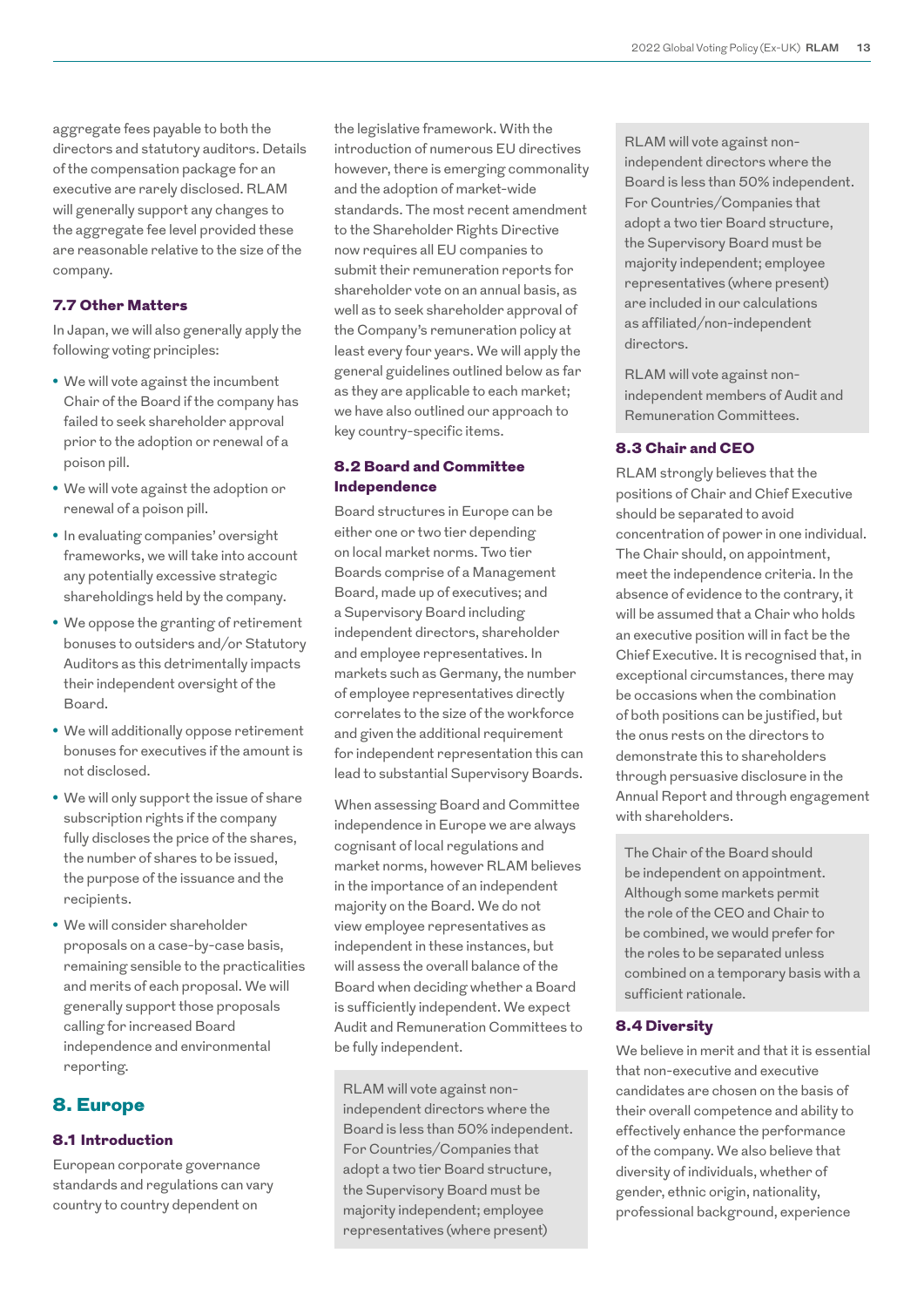or other factors, are valid aspects in considering an individual's potential contribution to the Board.

When assessing the Board's diversity balance in Europe, RLAM will have due regard for local regulations and/or best practice.

RLAM will vote against the Nomination Committee Chair if the company does not have sufficient gender diversity level on the Board, as required by the applicable market specific legal requirements or best practice.

#### 8.6 Bundled Elections

In a number of markets, the practice of bundled director elections continues. In these instances shareholders are granted only one vote on whether a group of directors should be re-elected. These forms of resolutions inhibit the ability of investors to make decisions on the merits of individual candidates. As such should a single director warrant a vote against, shareholders are forced to either vote against all directors up for re-election or to support all candidates. RLAM has decided in these instances to vote against all directors unless there is a compelling rationale to support.

RLAM will oppose bundled director elections if we have concerns with one or more individual elections.

#### **Italian Slate Elections**

Elections at Italian companies are a slight variance on the above mentioned bundled elections. They usually take the form of slate selections (voto di lista). Two competing slates of directors are presented to shareholders, who must then choose which slate to support. One list is often presented by the Company or a major shareholder, and often the other slate is sponsored by the representative association of the Italian investment management industry, Assogestioni. While the directors on the slate that secures the majority of votes

will be elected to the Board, Italian law specifies that at least one candidate must be elected from the slate that has the second highest number of votes. Candidates are listed on the slate in the order in which they will be re-elected. Assogestioni's main objective is to promote good corporate governance practices and foster investment management activity in Italy; as such we will generally support the slate they have sponsored.

We will generally be supportive of Assogestioni sponsored slate director elections in Italy.

#### 8.7 Annual Director Elections

RLAM believes that all directors should be subject to re-election annually and will support proposals in favour of annual elections. However, we acknowledge that in some European markets the standard practice may differ and continues to provide for rotating elections of 3-4 years for directors. A number of markets are phasing out this system over the next few years and we are supportive of this step. We will refrain from voting against if the Company has committed to a deadline to implement annual elections.

We believe that directors should be subject to annual re-election, but for those markets where this is not standard practice we will oppose any term lengths greater than three years.

## 8.8 Remuneration policy and implementation

RLAM will apply as far as practicable our general guidelines on remuneration outlined above and in increased detail in our UK Voting Policy. We will however take into account local market practice and norms when making a voting decision. Pension provisions, as an example; are mandated by law in many markets and are often significantly above the levels in the UK. Severance packages are also the norm in many markets and are governed by EU regulations.

As with other markets RLAM will be supportive of remuneration policies that incentivise directors by linking a significant proportion of reward to long-term company performance and stakeholder value creation. We also support increased disclosure in many European markets where disclosure lags global peers.

When assessing remuneration reports and policies, we will carefully consider all relevant factors such as the underlying company's performance, the overall structure and disclosure, the rationale for any proposed changes, and local market as well as global best practice.

## 8.9 Authority to Issue Shares and Disapplication of Pre-emption Rights

RLAM believes that pre-emption rights for existing shareholders are important and should be protected. Shares may be issued for cash without pre-emption or for remuneration purposes, subject to limits as to the proportion of shares issued in relation to the issued share capital, and also subject to flow rates.

RLAM will generally vote against requests to issue shares with preemptive rights if the requested amount exceeds 100% of the Company's issued share capital and vote against requests to issue shares without pre-emptive rights if the underlying amount exceeds 20% of the company's issued share capital.

#### 8.10 Share Repurchases

RLAM will generally vote against requests to repurchase shares when the requested amount exceeds 15% of the company's issued share capital, except when there is an explicit statement that any shares above this 15% threshold will be cancelled or held in treasury. We will also expect disclosure of the maximum price and will generally vote against share buybacks which may be used as a takeover defence.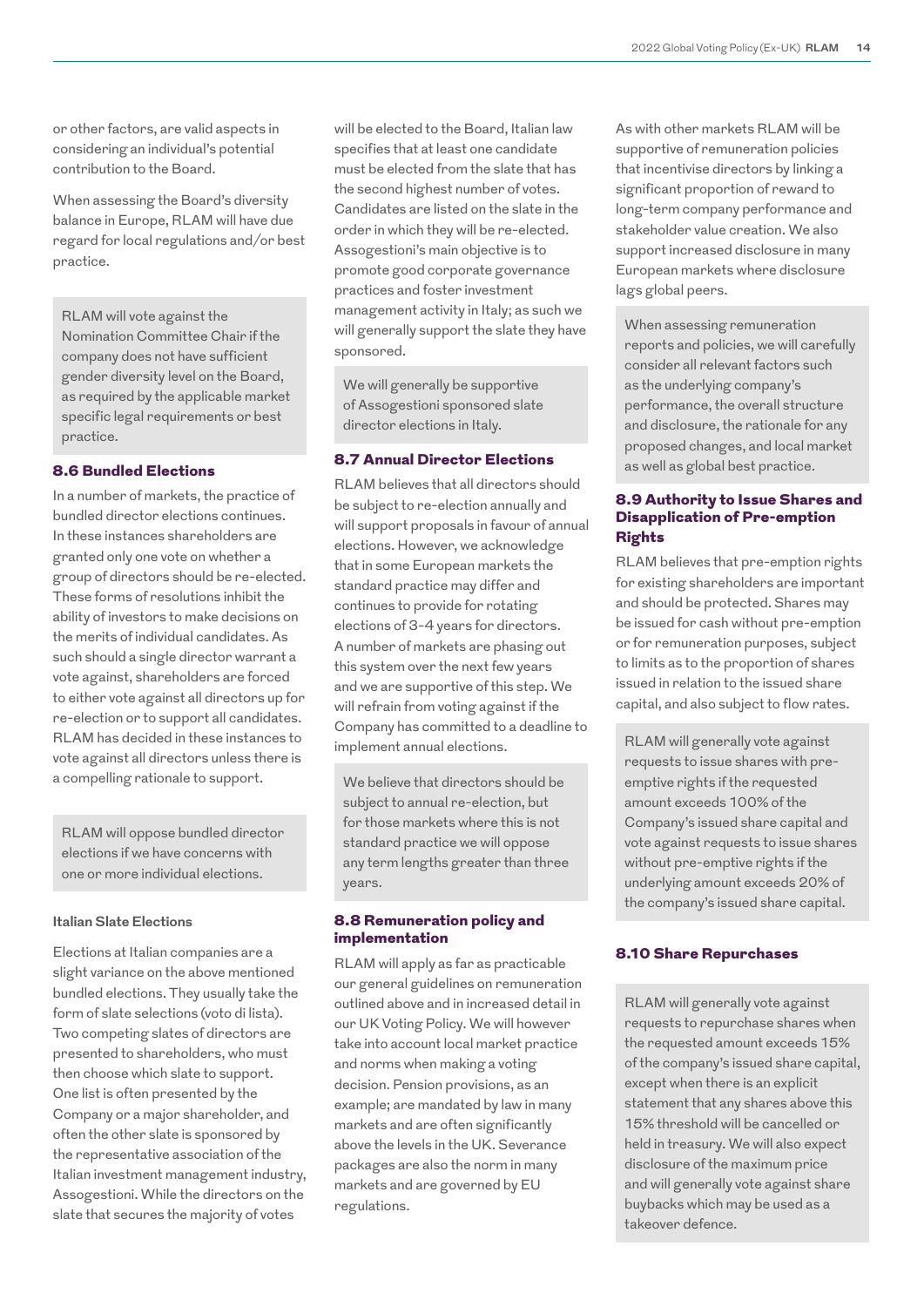## 8.11 Voting Rights

RLAM strongly believes in the oneshare one-vote principle and opposes any share structures that grant either enhanced or impaired rights to certain shareholders. RLAM will oppose any change in articles allowing the granting of shares with different voting rights. Equally RLAM will support any resolution repealing a multiple class share structure.

#### **Double Voting Rights**

In 2014 an act was passed in France, the Loi Florange; granting double voting rights to shareholders who had held their shares for two years or more. The act was intended to promote the interests of long term investors and provide increased stability to companies by restricting the voting rights of short term activist investors. Companies have the right to disapply this by submitting a resolution to a shareholder vote, which many have done. Double voting rights are however available at a number of French companies. Similar legislation is in place in Italy and is currently being discussed in Spain.

Generally, RLAM is opposed to the idea of unequal voting rights; and fully supports the one-share one-vote principle. As such we will support any management resolutions overturning the automatic double-voting rights granted by this or similar acts.

However at companies where this act is in force and long term shareholders are able to register for double voting rights, we believe that it is in the best interests of our clients for us to take up those rights. As such, we will make reasonable efforts to register our shares to enable us to exercise our full voting rights, provided it is in our clients' best interests to do so.

RLAM will vote against any resolutions introducing unequal voting rights, equally RLAM will generally support any resolutions reversing these rights.

#### 8.12 Related Party Transactions

Given the continued dominance of family-controlled corporations and other substantial shareholders across Europe, it is common to see the approval of related party transactions at annual general meetings. When assessing requests for approval of material related party transactions, we will evaluate these on a case-bycase basis, and we will generally vote against any transaction falling outside of the Company's regular business scope without a reasonable rationale, or in cases of insufficient disclosure regarding the transaction's terms.

RLAM will review these transactions on a case-by-case basis.

#### 8.13 Any Other Business

At the conclusion of AGMs in certain markets an 'any other business' resolution can be presented. The purpose is to ensure that if any other matters arise at the meeting, the Board has the ability to take action with prior approval from shareholders. These forms of resolutions are detrimental to shareholders who are not physically present and able to vote at the AGM, no information is provided in advance as to what may or may not be discussed. RLAM wishes to make an informed decision when voting and absent information we are unable to do so. As such we will oppose these resolutions whenever they are presented.

RLAM will oppose 'any other business' resolutions, as these detrimentally impact shareholders who are not physically present at the meeting.

#### 8.14 Censors

Censors are a relatively recent addition in the French market and are consultants who advise the Board. While consultants are not at all unusual and are used globally to assist the Board when making decisions on particular matters, Censors essentially also sit on the Board. They are not included in the Company's independence calculations

and do not have the ability to vote on Board matters, but given their status have the potential for significant influence in the Boardroom without being subject to the same duties and oversight as directors.

We view the appointment of Censors as inappropriate unless there is a significant short-term need for their expertise in the Boardroom. We may consider supporting an appointment if the Company makes a compelling case and there is a limit on their tenure.

RLAM will generally oppose the appointment of Censors in France without a significant accompanying rationale.

## 8.15 Discharge of Management and Supervisory Boards

German, Swiss and Nordic companies may ask their shareholders to ratify the actions of the Supervisory and Management Boards during the most recent fiscal year. The vote on discharge can be presented either as a standalone voting agenda item for each individual director or as a vote to ratify the Board's actions as a whole. Such requests are seen as a vote of confidence to approve the actions of directors, and often receive a high level of approval. Voting in favour of discharge does not release directors from being liable for any negligence or wrongful acts committed when performing their duties. While there is no formal requirement to do so, in cases where there are significant votes against this ratification, often senior members of the Board will resign.

RLAM will generally evaluate such proposals on a case-by-case basis, taking into account any ongoing or finalized legal proceedings, investigations, or any other indicators of the Board's performance during the fiscal year under review.

## 9. Australia

In Australia much of the governance framework is set out in the Listing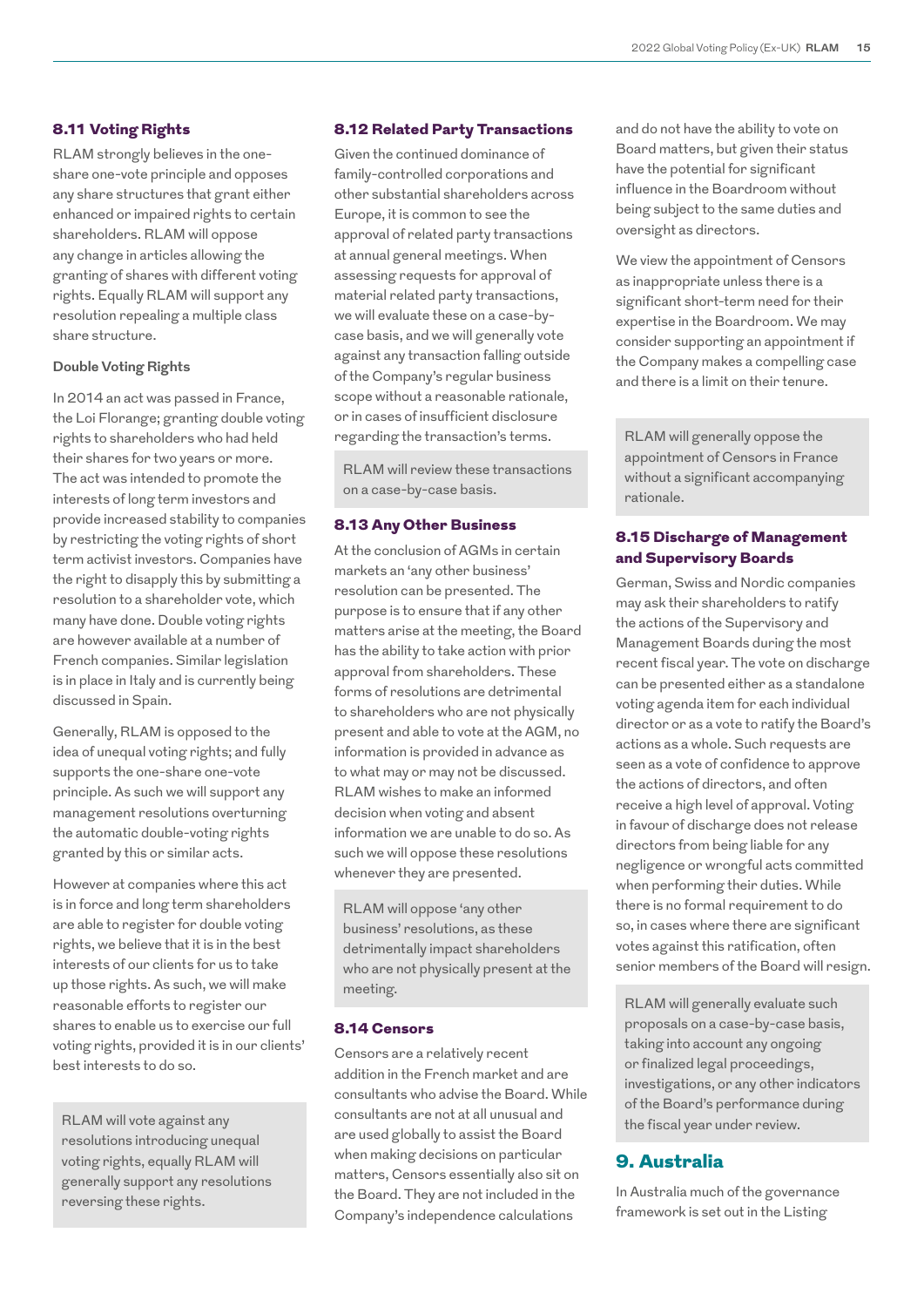Rules of the Australian Securities Exchange (ASX), the Corporations Act and the constitutions of the companies themselves. The Australian Securities and Investments Commission (ASIC) is responsible for ensuring compliance with the rules of the ASX, and can impose penalties on companies which do not. Additional bodies such as the Australian Council of Superannuation Investors (ACSI), the ASX Corporate Governance Council and the Australian Prudential Regulatory Authority also set out guidelines and standards that influence the market. As there are many similarities between the UK and Australian corporate governance standards, we will largely apply the principles contained in our UK Voting Policy when voting. However we have outlined below our approach to a number of issues unique to this market.

#### 9.1 Supermajority Voting

The Australian Corporations Act allows for the adoption of a supermajority vote standard. This would require certain resolutions to obtain 75% or more of votes in order to be passed. This higher level of votes curtails shareholder rights by decreasing the likelihood of a resolution being passed. At this time, Australian companies have largely not adopted this but RLAM would have substantial concerns should a company try to implement this voting standard.

RLAM will generally vote against any change of Articles requiring supermajority voting standards.

#### 9.2 Board Spill Resolutions

A unique feature of this market is the Board Spill resolution. The idea of these resolutions is to hold the Board to account should the remuneration report receive greater than a 25% vote against for two consecutive years. If there is greater than 25% opposition in the first year, then at the subsequent AGM a spill resolution is put to shareholders. This resolution asks, if the remuneration report receives another significant vote against, whether the members

of the Board should all be subject to re-election. This re-election would take place at another meeting to be held within 90 days of the AGM. If the remuneration report receives a second high vote against, and the spill resolution is passed by 50% of votes; then the Board Spill meeting must take place.

A Board Spill is a significant step that could result in the ejection of all but the Managing Director, as such each will be assessed on a case-by-case basis. When voting RLAM will take into account how responsive the Company has been to shareholders, whether any changes have been made to remuneration and other relevant considerations.

We will review all Board Spill resolutions on a case-by-case basis.

#### 9.3 Diversity

We believe in merit and that it is essential that non-executive and executive candidates are chosen on the basis of their overall competence and ability to effectively enhance the performance of the company. We also believe that diversity of individuals, whether of gender, ethnic origin, nationality, professional background, experience or other factors, are valid aspects in considering an individual's potential contribution to the Board.

When assessing the Board's diversity balance in Australia, RLAM will have due regard for local regulations and/or best practice.

RLAM will vote against the Nomination Committee Chair if the company does not have sufficient gender diversity level on the Board, which should equal to at least one female director at ASX300 companies with boards of up to five directors in total and at least two female directors at ASX300 companies with boards of six or more directors in total.

## 9.4 Non-binding Shareholder Proposals

Increasingly in the market shareholder

resolutions are being filed asking companies to change their constitutions to allow shareholder to file non-binding proposals at an AGM. These proposals would allow shareholders an opportunity to table a resolution on an issue and communicate to the Company their support and/or opposition without restricting the company to reply in a particular fashion. We acknowledge the argument that this should be addressed through regulatory change rather than at an individual company level, but agree that this is a useful mechanism for shareholders.

RLAM will generally support requests for non-binding shareholder proposals.

## 10 China / Hong Kong / **Taiwan**

In China, the corporate governance landscape is set by the Company Law, the Foreign Investment Law (as of January 1st, 2020), the Securities Law and the Code of Corporate Governance for Listed Companies. Further guidance is provided by the listing rules of the two stock exchanges, Shanghai and Shenzhen.

In Hong Kong, the corporate governance framework is determined by the Listing Rules of the Hong Kong Stock Exchange and the Corporate Governance Code. The Stewardship Code (published by the Hong Kong's Securities and Futures Commission) governs the practices expected in relation to responsible investing and the stewardship of practices of shareholders. A significant portion of companies listed at the Hong Kong Stock Exchange are also listed in mainland China.

In Taiwan, the corporate governance framework is set by the Company Act, the Securities and Exchange Act, Corporate Governance Best Practice Principles for TWSE/GTSM Listed, and a number of additional regulations governing separate corporate governance procedures.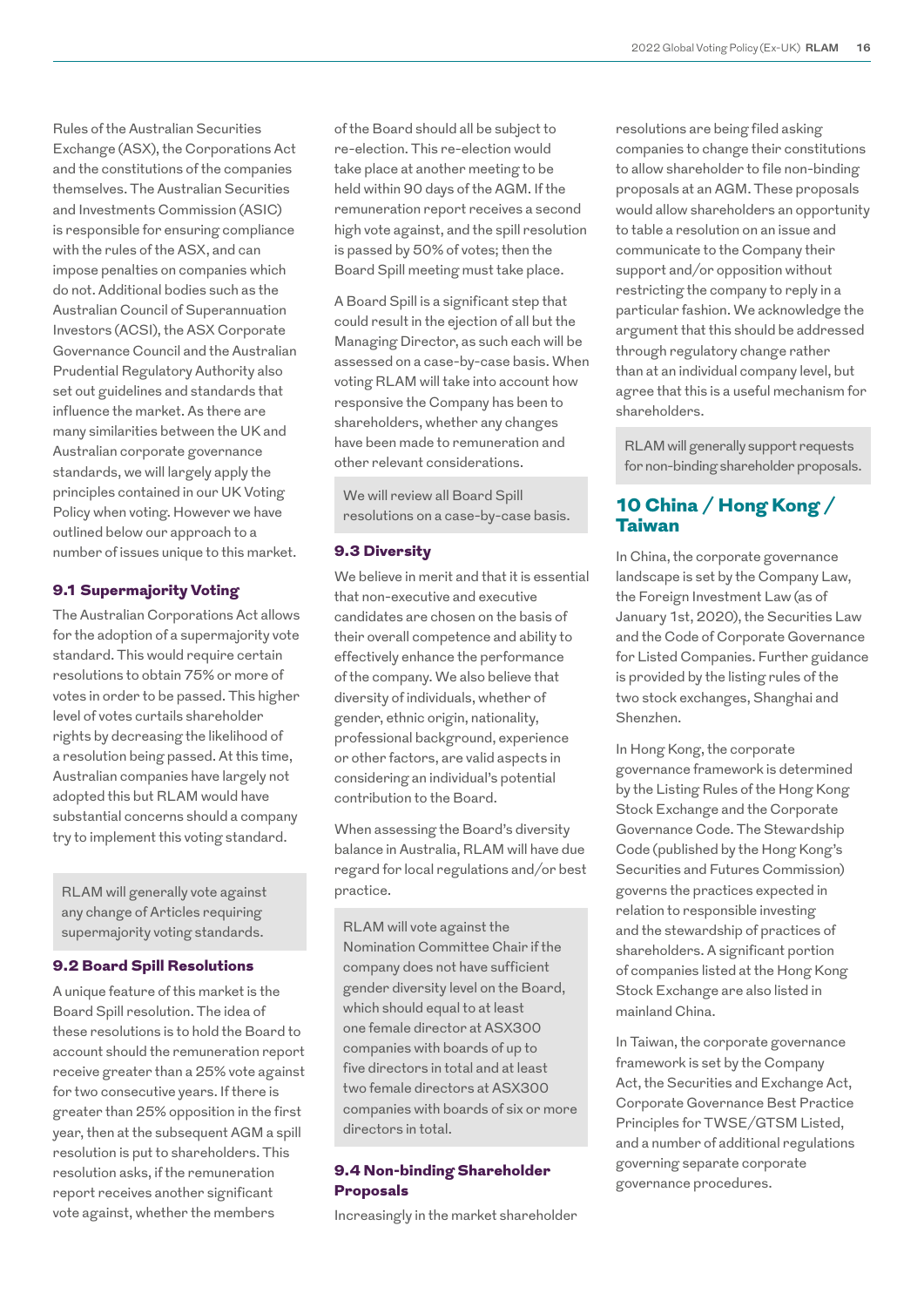## 10.1 Board Structure

In China and Taiwan, companies may be governed by a two-tier Board structure with a Board of Directors and a Board of Supervisors. Supervisors are often representatives of shareholders and employees, and in mainland China will often include representatives of the Communist Party who are not subject to a shareholder vote. Independent representation is limited but we believe at least one-third of the Board of Directors and the Board of Supervisors should be independent.

By contrast in Hong Kong, companies are governed by a single Board including Nomination, Remuneration and Audit Committees. These Committees should be comprised of a majority of nonexecutive and independent directors. Directors are generally put to a shareholder vote on a rotating basis every three years. Local best practice is also for one third of directors to be independent. For dual China-Hong Kong listed companies using the two-tier Board structure we will apply the same independence guidelines as for China listed companies.

We will vote against non-independent directors where the Board does not meet the local requirements outlined above.

### 10.2 Cumulative Voting

In Taiwan, directors are normally elected via a cumulative voting mechanism, in which a shareholder's votes are multiplied by the number of candidates. A shareholder then has the right to divide their votes among multiple candidates or decide to cast all votes in favour of one single candidate. At companies where a candidate nominee system is adopted, shareholders might also be asked to elect a set number of candidates from a certain pool of nominees, which exceeds the amount of available seats on the Board.

RLAM will review such elections on a case-by-case basis, but will generally apply votes equally between eligible directors.

#### 10.3 Remuneration

Remuneration votes are generally restricted to the approval of aggregate fees for the next financial year, without any breakdown of individual directors' allocations. As such it is difficult to assess whether these are appropriate.

We will take due regard of previous years' fees and corporate performance and vote against any that seem disproportionate.

We are supportive of the granting of equity based awards as a way of incentivising management, although this remains limited in these markets. We are equally supportive of equity plans for employees, provided the exercise price of shares and allocations are disclosed in the terms of the plan.

In China, Hong Kong and Taiwan, we will generally apply the following voting principles:

- **•** We will vote against non-independent non-executive nominees where the Board is less than one-third independent.
- **•** We will vote against non-independent nominees sitting on the Audit Committee (including executives).
- **•** We will vote against non-independent nominees sitting on the Remuneration Committee if the Committee is not 50% independent. We will also vote against any executive directors serving on the Remuneration Committee.
- **•** We will vote against non-independent, non-executive nominees sitting on the Nomination Committee if the Committee is not 50% independent.
- **•** We will vote against the Chair of the Nomination Committee if the Board does not include at least one female director.
- **•** RLAM will vote against share issuances without pre-emptive rights and requests to issue repurchased shares if the discount rate is not disclosed. We will also vote against share issuances which are in breach of the local Listing Rules.

**•** In China and Hong Kong RLAM may vote against amendments to Company's Articles of Association whenever there is a risk of Communist Party Committee being granted the authority of making substantial decisions without Board or shareholder approval.

## 11. Malaysia / Singapore / Thailand / India

In Malaysia, the corporate governance framework is set by the Companies Act from 2016, the Capital Market Services Act, the Bursa Malaysia Securities Berhad Listing Requirements, and the 2017 Malaysian Corporate Governance Code.

In Singapore, the corporate governance rules are defined by the Code of Corporate Governance, the Companies Act, guidance set out by the Singapore Stock Exchange and the Practice Guidance. The Governance Code is on a comply-or-explain basis, providing for a slightly higher degree of disclosure than other local markets.

In Thailand, the corporate governance landscape is determined by the Public Limited Companies Act and the Corporate Governance Code for Listed Companies.

In India, the primary corporate governance rules are set by the Companies Act 2013 and Listing Regulations. In addition, corporate governance is also addressed by various Acts and Regulations of the Securities and Exchange Board of India, as well as by voluntary guidelines.

## 11.1 Board Structure

In these markets Boards follow a onetier structure, comprised of executives, non-executives and independent directors. Boards are expected to be majority independent and have an Audit Committee which is comprised solely of non-executive directors, a majority of which are independent. In India it is now mandated that Boards also have Remuneration and Audit Committees, and at times a Corporate Social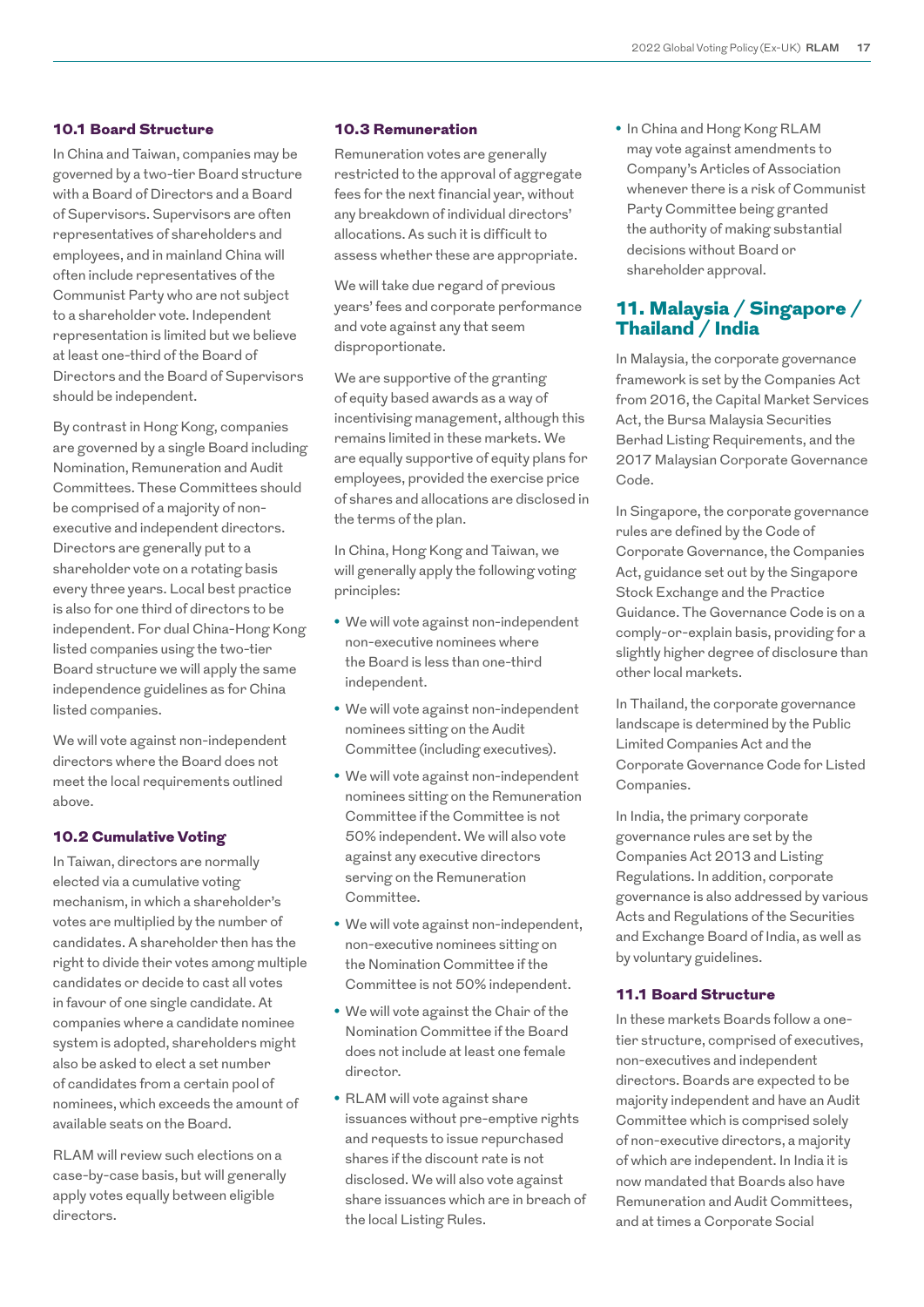Responsibility Committee depending on the size of the company.

Staggered (or 'classified') Board elections are common in these markets, with directors submitted to a shareholder vote only once every three years.

We will vote against non-independent directors where the Board does not meet the local requirements outlined above.

#### 11.2 Director Tenure

Under the new Singaporean code, tenure limits for independent directors have been set at nine years, after which a director is no longer defined as independent. This change will not come into effect until 2022, and as such does not drive a vote against a director at this stage.

In India, tenure guidelines are currently set at ten years.

## 11.3 Dual-Class Shares

Singapore recently allowed the listing of companies with dual class shares. We strongly believe in the one-share one-vote principle and oppose these dual class structures, unless there are strong sunset provisions in place to phase these out after a reasonable period of time. Particular attention will be paid to Board responsiveness in these situations, and we may decide to vote against Board directors if we feel the Board is not adequately addressing the interests of smaller shareholders.

#### 11.4 Remuneration

While there are no formal requirements to submit remuneration to a vote or provide a breakdown of fees, local Malaysian legislation is forcing the disclosure of how directors are remunerated and the link between pay and performance.

In Singapore the local Governance Code specifies the disclosure of the remuneration of the top five highest paid executives with a breakdown of fixed versus performance based pay, any

equity awards, benefits or other forms of remuneration. Shareholders are not afforded a vote on this but RLAM may, where there are significant concerns; escalate a vote against a director on the Remuneration Committee if awards are deemed inappropriate.

In India the election of an executive director is often bundled with the approval of the terms of their remuneration package. Where possible we will review these terms using our general remuneration guidelines.

In these markets, we will generally apply the following voting principles:

- **•** We will vote against non-independent, non-executive nominees where the Board is less than one-third independent (when the Chair is independent) or where the Board is less than 50% independent (when the Chair is not independent).
- **•** We will vote against non-independent nominees sitting on the Audit Committee (including executives).
- **•** We will vote against non-independent nominees sitting on the Remuneration Committee if the Committee is not 50% independent. We will also vote against any executive directors serving on the Remuneration Committee.
- **•** We will vote against non-independent, non-executive nominees sitting on the Nomination Committee if the Committee is not 50% independent.
- **•** We will vote against the Chair of the Nomination Committee if the Board does not include at least one female director. In Malaysia, in line with local regulation, we will vote against the Chair of the Nomination Committee if gender diversity is not at 30%.

## 12. Indonesia

In Indonesia, Company Law obliges companies to comply with corporate governance provisions included in their respective bylaws. Additionally, the companies are expected to adhere to industry-specific laws and regulations

depending on their business activities, some of which may also include corporate governance rules. In 2015 Corporate Governance Guidelines for Public Companies were published, along with company disclosure initiatives in 2017. Disclosure and transparency have improved marginally in recent years, but the market retains some of the lowest governance standards and disclosure levels in the region.

### 12.1 Board Structure

Companies operate a two-tier Board structure with a Board of Directors and a Board of Commissioners. Each Board must have at least two members, with one being independent. Should there be more than two individuals on the Board; the requirement is for 30% of directors to be independent.

In this market, we will generally apply the following voting principles:

- **•** We will vote against non-independent, non-executive nominees where the Board is less than one-third independent.
- **•** We will vote against non-independent nominees sitting on the Audit Committee (including executives).
- **•** We will vote against non-independent nominees sitting on the Remuneration Committee if the Committee is not 50% independent. We will also vote against any executive directors serving on the Remuneration Committee.
- **•** We will vote against non-independent, non-executive nominees sitting on the Nomination Committee if the Committee is not 50% independent.
- **•** We will vote against the Chair of the Nomination Committee if the Board does not include at least one female director.

# 13. Brazil

In Brazil regulation is driven by the Sao Paulo Stock Exchange, the Brazilian Securities Commission (CVM), and best practice guidelines are set by the Instituto Brasileiro de Governança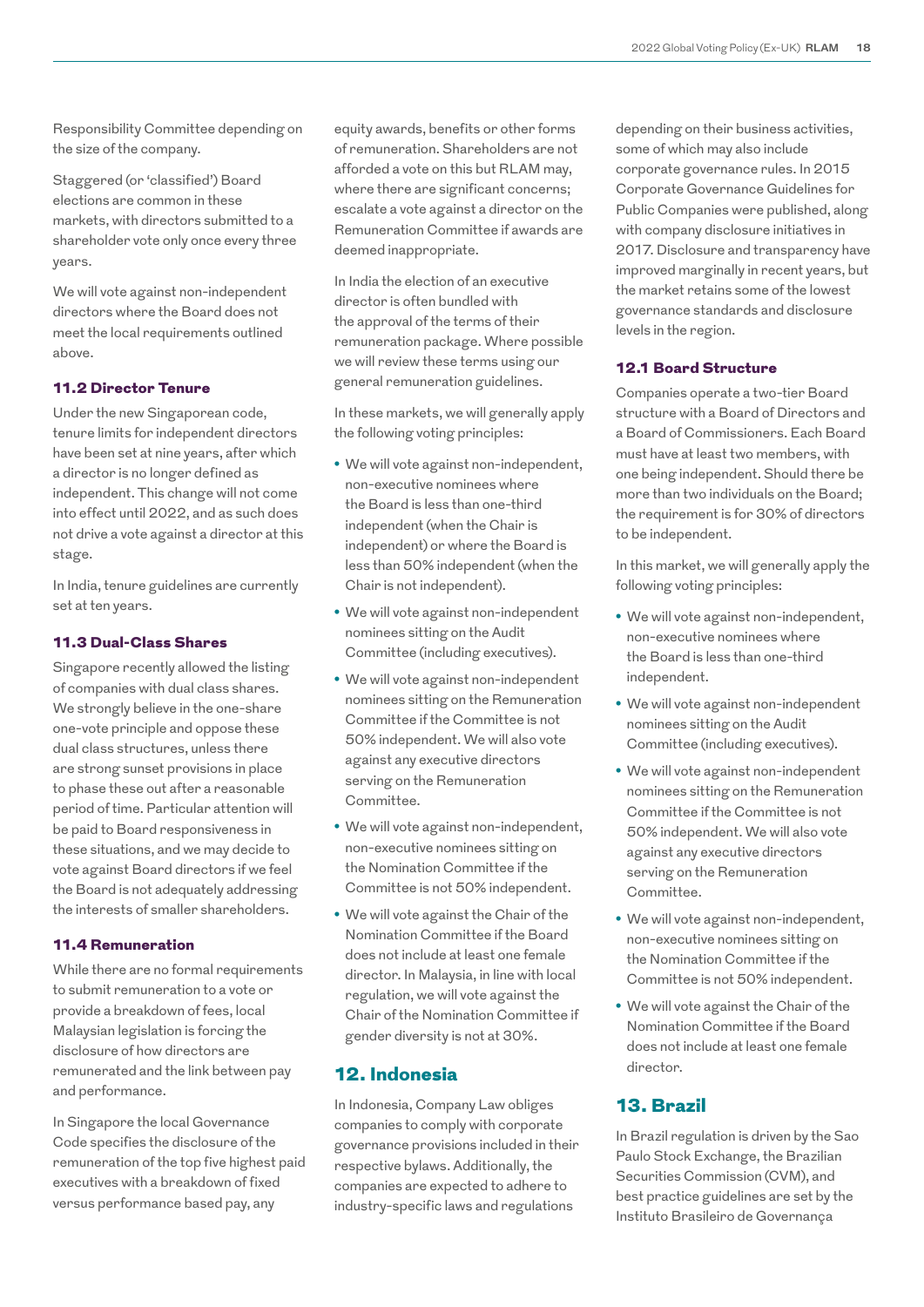Corporativa (IBGC). We encourage Brazilian companies to adopt a best practice approach and will support companies that showcase adequate levels of Board independence, address diversity concerns and demonstrate good remuneration policies.

## 13.1 Board Structure

Brazil operates a two-tier Board structure, with a Board of Directors and a Management Board whose members are elected by the directors. Local law also permits the establishment of a Supervisory Council with an advisory role, no directors or executives can serve on this Council.

In the case of non-controlled companies 50% Board independence is required. For the majority of Brazilian companies which have controlling shareholders, we believe that at least one-third of directors should be independent. The Supervisory Council should not contain any executive directors or anyone with a significant affiliation with the Company.

The IBGC recommends the establishment of an Audit Committee on the Board, but there is no legal requirement for any Committees to be established. Where an Audit Committee is in place, we expect this to be comprised fully of independent directors.

RLAM will vote against non-independent directors where the Board does not meet the local requirements outlined above.

### 13.2 Voting Procedure

Directors are often elected by competing slate. Holders of common shares will have the opportunity to vote on either candidates nominated by minority shareholders OR on the management slate. Voting for candidates on one slate will prevent the election of any nominee on the opposing slate.

Preferred shareholders will only have the opportunity to vote on candidates nominated by other preferred

shareholders. There is no opportunity to vote on the management slate.

Shareholders have recently been permitted to request cumulative voting to be adopted for a meeting, however there is a minimum 10% joint shareholding requirement for this, and given the controlled nature of many companies, in practice this takes place infrequently.

## 13.3 Remuneration

Under Brazilian Law, shareholders must annually approve the aggregate remuneration for management and the Board of Supervisors (if applicable), and companies must disclose the remuneration policy used in the annual report. We expect remuneration policies to account for market context and company specific performance factors in determining pay outcomes. In Brazil, we will generally review remuneration on a case by case basis given the varied company arrangements in this regard, but where possible will apply our general global guidelines.

In this market, we will generally apply the following voting principles:

- **•** We believe Boards should be comprised of at least one-third independent directors for controlled companies and at least half independent directors for noncontrolled companies. Where the Board does not meet this threshold, we will vote against the nonindependent non-executive nominees.
- **•** We expect the Audit Committee to be fully independent and will oppose nonindependent nominees who serve on the Committee.
- **•** We believe the Remuneration and Nomination Committees should be majority independent. Where Committees do not meet this threshold, we will vote against the nonindependent nominees.
- **•** Where there is not at least one female on the Board, we will vote against the Chair of the Nomination Committee.

## 14. Latin America (Excluding Brazil)

The stock exchanges of Chile, Colombia, Mexico and Peru have partnered to comprise MILA (Mercado Integrado Latinoamericano). While each market has its own corporate governance body and securities regulators this partnership has resulted in some overlap in approach.

### 14.1 Board Structure

Public companies in Chile and Mexico are largely controlled, with substantial influence from a small number of extremely wealthy families, the government or the military and can have highly complex ownership structures.

Peruvian companies have a two-tier structure comprising of a Board of Directors and a Management Board, elected by the directors. The Board of Directors are submitted individually for annual shareholder vote. In Chile, Colombia and Mexico one-tier Boards are in place. Due to the predominance of controlled companies, we believe that Boards should be at least onethird independent. In the case of noncontrolled companies we will apply a 50% independence threshold.

All markets other than Peru require the establishment of an Audit Committee, which we believe should be comprised of solely independent directors.

RLAM will vote against non-independent directors where the Board does not meet the local requirements outlined above.

## 14.2 Voting Procedure

In Chile, Colombia and Mexico directors are often submitted for election by slate. In Chile companies have the choice between individual and slate elections, and in Peru elections are individual.

Plurality voting is in operation in Chile, cumulative voting in Peru, and Colombia may elect in the Company's Articles of Association whether directors are elected by plurality, cumulative or majority voting. In Mexico, shareholders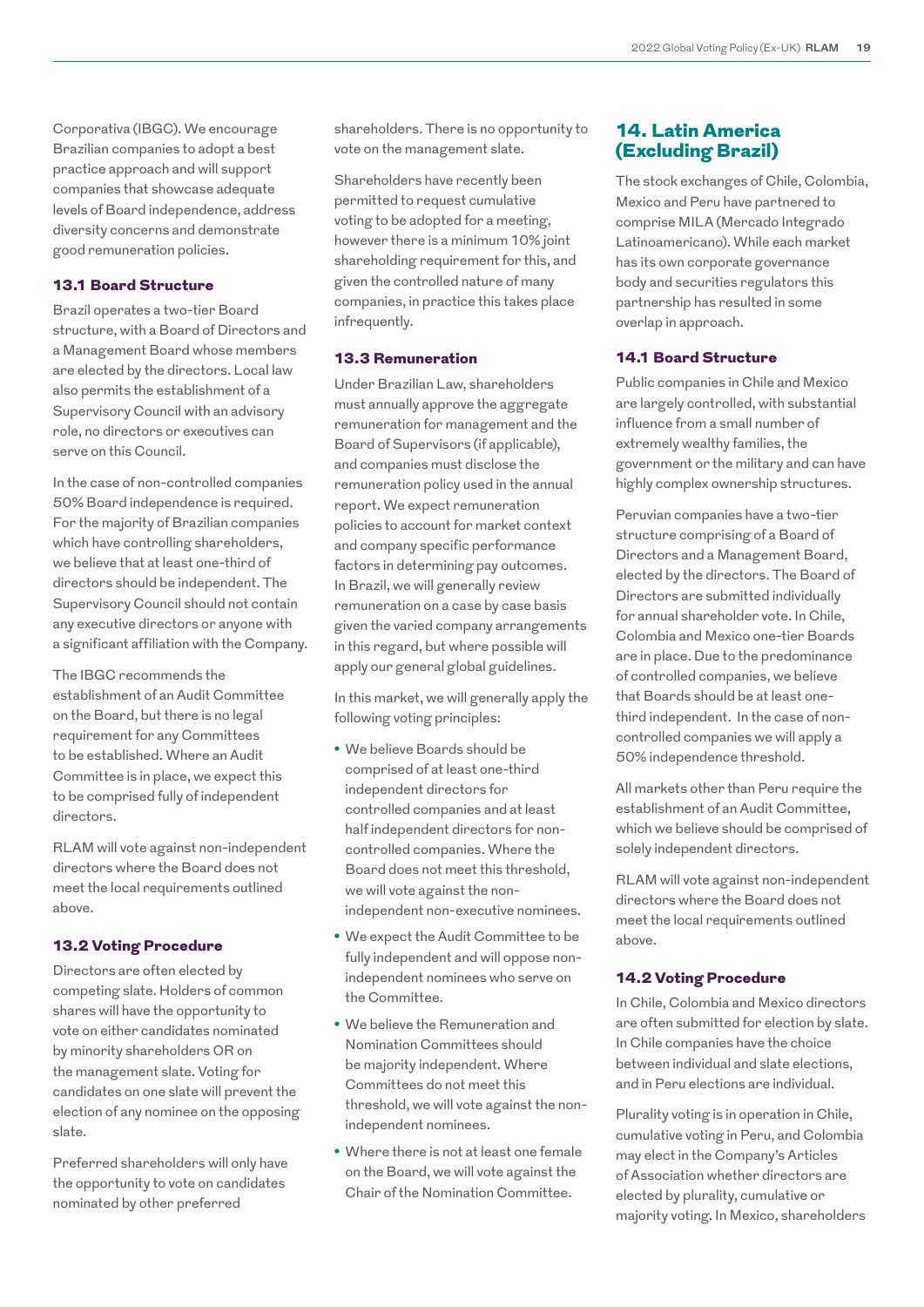who are not Mexican nationals will often have little or no voting rights.

#### 14.3 Remuneration

There is no requirement in any of these markets for executive remuneration to be disclosed or submitted to shareholder vote. Directors' fees are required to be disclosed and often shareholders will have the opportunity to vote on the fees provided during the last financial year as well as the proposed fees for the upcoming year. Where remuneration proposals are presented, our global voting approach will apply.

#### 14.4 Share Structure

In Colombia, Mexico and Peru companies have the ability to issue shares with varying voting rights.

Rather than shares having different number of votes attached, shares will be in two main classes, common shares with voting rights, and preferred shares with either no or restricted voting rights.

Where deemed appropriate for Latin American companies, we will apply the following general voting principles:

- **•** We believe Boards should be comprised of at least one-third independent directors for controlled companies and at least half independent directors for noncontrolled companies. Where the Board does not meet this threshold, we will vote against the nonindependent non-executive nominees.
- **•** We expect the Audit Committee to be fully independent and will oppose nonindependent nominees who serve on the Committee.
- **•** We believe the Remuneration and Nomination Committees should be majority independent. Where Committees do not meet this threshold, we will vote against the nonindependent nominees.
- **•** Where there is not at least one female on the Board, we will vote against the Chair of the Nomination Committee.

## 15. Middle East & North Africa

Governance standards in the Middle East & North Africa (MENA) can vary from country to country depending on the regional regulatory environments, but there are a number of similarities in regulation and approach. As such, while we may adapt our voting based on individual circumstances, a number of overarching principles apply when voting this region.

#### 15.1 Board Structure

Boards are predominately one-tier in the region with varying requirements over the establishment of Audit, Remuneration and/or Nomination Committees. Only non-executive directors may serve on Audit and Remuneration Committees, and a number of these should be independent in line with individual market guidance. As such we will oppose non-independent or executive members of these Committees where the local best practice guidance has not been met. Saudi Arabia is the only market to specify that all Committees must be comprised of non-executives. In the majority of MENA markets best practice is for 50% of the Board to be independent, as such we will oppose any non-independent director if this threshold has not been met.

We will vote against non-independent directors where the Board does not meet the local requirements outlined above.

#### 15.2 Voting Procedure

Staggered (classified) Boards operate across these markets, with Board terms typically 3-4 years with directors submitted to a vote on a rolling basis. Cumulative voting is being adopted across the region. In these cases the number of shareholder votes is multiplied by the number of directors, with shareholders then able to allocate their votes across one or all nominees at will. RLAM will generally allocate their votes equally among

the nominees; however for controlled companies where we have concerns we may concentrate our votes across the independent candidates to the Board.

Some MENA markets will have director elections by slate, in these instances where we have a significant concern against one nominee we will vote against the entire slate.

For these markets, we will generally apply the following voting principles:

- **•** We believe Boards should be comprised of at least one-third independent directors. Where the Board does not meet this threshold, we will vote against the nonindependent non-executive nominees.
- **•** We expect the Audit Committee to be fully independent and will oppose nonindependent nominees that serve on the Committee, including executives.
- **•** We expect the Remuneration and Nomination Committees to be majority independent. Where this threshold is not met, we will vote against the nonindependent nominees.
- **•** Where there is not at least one female on the Board, we will vote against the Chair of the Nomination Committee.
- **•** Where remuneration proposals are presented, our Emerging Market voting approach will apply to these resolutions.

## 16. South Korea

We recognise the standards set by the Korea Corporate Governance Service, as well as relevant listing regulations and Korean laws (Commercial Act and the Capital Market & Financial Investment Business Act) that ensure best practices throughout the market. We are encouraged by the introduction of the Principles on the Stewardship Responsibilities of Institutional Investors in 2016 and the developing corporate governance landscape in Korea. As such, we will support companies that adhere to these standards.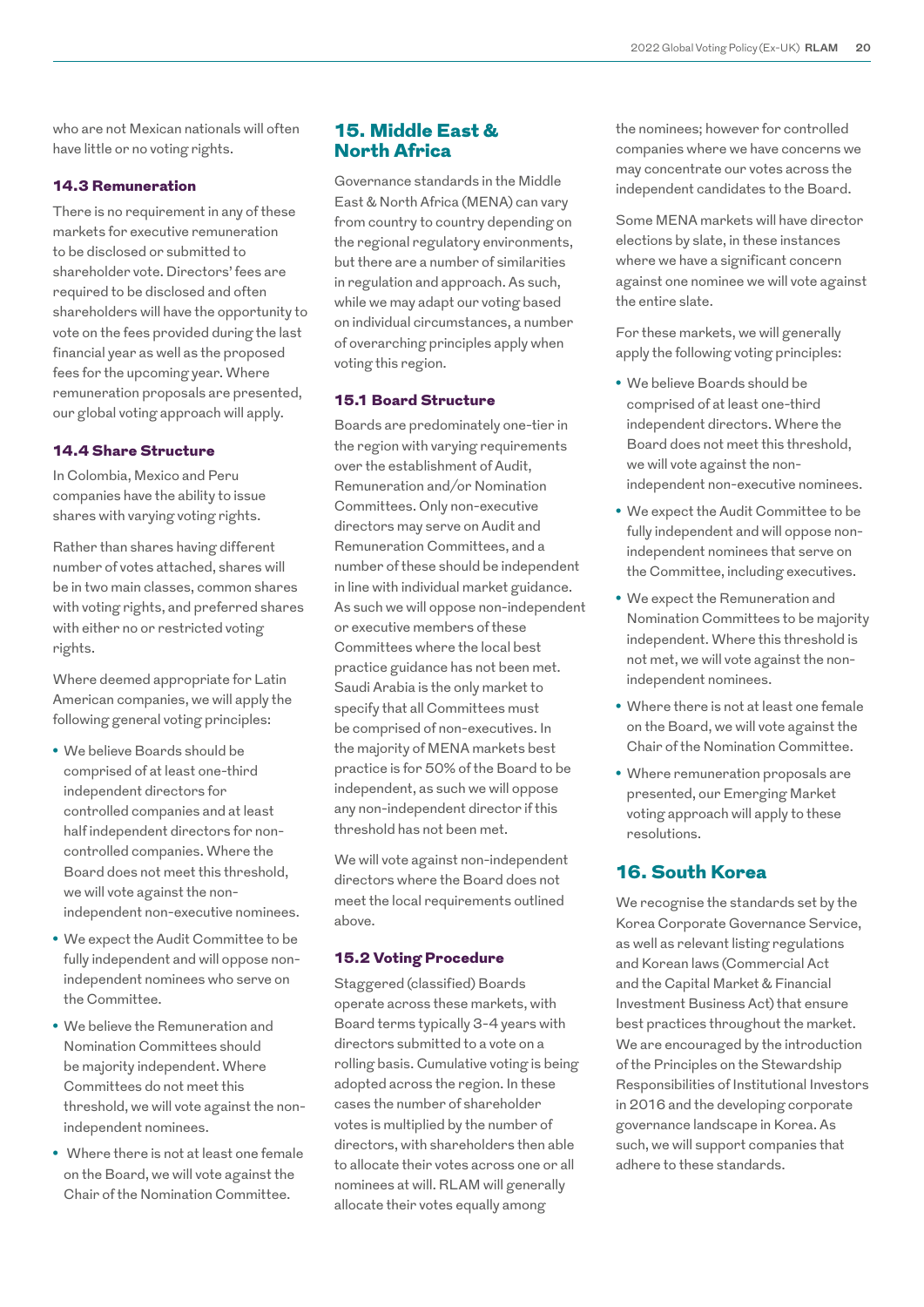## 16.1 Board Structure

Based on market cap, Korean companies are required to adopt either a one or two-tier Board structure. Smaller companies can have a separate Board of Corporate Auditors, whereas larger companies are required to adopt a one-tier Board with an Audit Committee whose members are elected by shareholders.

Smaller companies are required to have at least 25% independence on the Board and large companies are required to have at least three independent directors or 50% of the Board. As such we will oppose the election of any nonindependent director if the Board is not majority independent.

For a one-tier Board, the Audit and Remuneration Committees must be comprised only of independent directors. We also believe that in the case of two-tier Boards, the Corporate Auditors should also be fully independent. Nomination Committees are also a market requirement, we believe this should be comprised of a majority of independent directors.

We will vote against non-independent directors where the Board does not meet the local requirements outlined above.

#### 13.2 Voting Procedure

Directors are often submitted for individual shareholder approval, but often these are bundled for foreign investors who must elect directors as a slate. As with other markets, where we have a significant concern with an individual we may elect to vote against the entire slate.

Director election is by simple majority, with the removal of a director requiring two-thirds of the vote. Voting power is limited to 3% irrespective of the size of the shareholding, curtailing the influence of large controlling shareholders. Cumulative voting may be applied to the election of directors at a General Meeting, but only at the request of minority shareholders. Staggered

Board elections are still used by a number of companies; we will support the repeal of this where possible.

#### 16.3 Overboarding

In line with our overboarding policy in other markets we believe that a director, whether in an executive or non-executive capacity, should retain adequate time to fulfil the requirements of their roles. As such we will oppose the re-election of any directors who have exceeded the recommended number of directorships.

#### 16.4 Remuneration

Remuneration is submitted to shareholder approval in the form of aggregate fees, and may consist of salary, bonus awards, performance awards and benefits. Limited disclosure is provided beyond this aggregate fee.

Retirement benefits are still commonplace in the market, when these are submitted to shareholder approval we will oppose the granting of these to non-executive directors as we believe the granting of these is detrimental to the independence of these directors.

We are supportive of the move towards remunerating executives via performance linked equity awards. When these are submitted to a shareholder vote, our general global voting guidelines for equity awards will be applied.

For this market; we will generally apply the following voting principles:

- **•** Where the Board is not at least 50% independent, we will vote against the non-independent non-executive nominees (large-cap companies only).
- **•** Where the Board is not at least 25% independent, we will vote against the non-independent non-executive nominees (small-cap companies only).
- **•** We expect the Audit and Remuneration Committees to be fully independent and will oppose any non-independent nominees who serve on these Committees.
- **•** We believe the Nomination Committee

should be majority independent. Where the Committee does not meet this threshold, we will vote against the non-independent nominees.

- **•** Where there is not at least one female on the Board, we will vote against the Chair of the Nomination Committee.
- **•** Where remuneration proposals are presented, our global voting approach will apply to these resolutions.

## 17 Conflict of Interest Policy

RLAM recognises that during the course of our stewardship and voting activities promoting environmental, social and governance good practice, conflicts of interest may inevitably arise from time to time. We place a strong emphasis on ensuring these conflicts can be effectively identified, managed and disclosed.

We have a clearly defined Conflicts of Interest Policy which ensures that all staff understand their responsibilities when dealing with our clients' assets. A summary of this policy is available on our website and is described in our annual Stewardship and Responsible Investment Statement. If we become aware that there could potentially be a conflict of interest, we will notify the Chief Investment Officer. The senior management will then discuss the circumstances and ensure that any conflicts are appropriately managed and that we always act in the best interests of our clients.